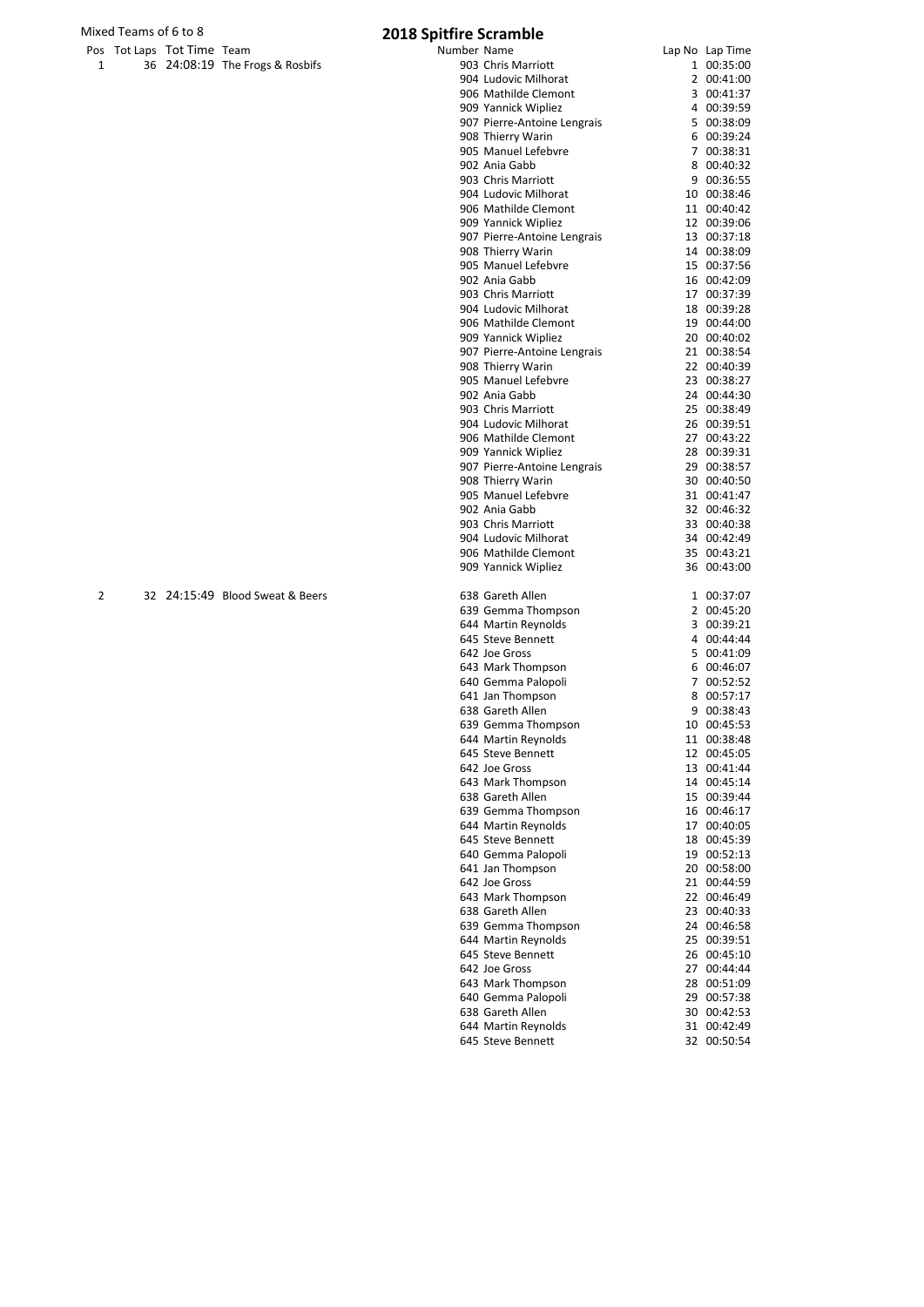# Mixed Teams of 6 to 8 **2018 Sp**

|   | Pos Tot Laps Tot Time Team |                              |
|---|----------------------------|------------------------------|
| 3 |                            | 31 24:21:46 Half Price Shags |

|   | ed Teams of 6 to 8 |                          |                                          | 2018 Spitfire Scramble                 |                            |
|---|--------------------|--------------------------|------------------------------------------|----------------------------------------|----------------------------|
|   |                    | s Tot Laps Tot Time Team |                                          | Number Name                            | Lap No Lap Time            |
| 3 |                    |                          | 31 24:21:46 Half Price Shags             | 767 Duncan Groves                      | 1 00:43:59                 |
|   |                    |                          |                                          | 769 Marissa Gardner                    | 2 00:45:18                 |
|   |                    |                          |                                          | 766 Colin O'Neill                      | 3 00:40:46                 |
|   |                    |                          |                                          | 768 Hayley Templeman                   | 4 00:45:12                 |
|   |                    |                          |                                          | 764 Bryan Nealer                       | 5 00:45:55                 |
|   |                    |                          |                                          | 770 Neil Cusker                        | 6 00:45:38                 |
|   |                    |                          |                                          | 765 Charlie Wright                     | 7 00:47:14                 |
|   |                    |                          |                                          | 763 Alan Hardiman                      | 8 00:45:59                 |
|   |                    |                          |                                          | 767 Duncan Groves                      | 9 00:43:21                 |
|   |                    |                          |                                          | 769 Marissa Gardner                    | 10 00:47:35                |
|   |                    |                          |                                          | 766 Colin O'Neill                      | 11 00:39:04                |
|   |                    |                          |                                          | 768 Hayley Templeman                   | 12 00:44:12                |
|   |                    |                          |                                          | 764 Bryan Nealer                       | 13 00:47:11                |
|   |                    |                          |                                          | 770 Neil Cusker                        | 14 00:45:26                |
|   |                    |                          |                                          | 765 Charlie Wright                     | 15 00:52:05                |
|   |                    |                          |                                          | 763 Alan Hardiman                      | 16 00:48:54                |
|   |                    |                          |                                          | 767 Duncan Groves                      | 17 00:45:05                |
|   |                    |                          |                                          | 769 Marissa Gardner                    | 18 00:46:36                |
|   |                    |                          |                                          | 766 Colin O'Neill                      | 19 00:43:22                |
|   |                    |                          |                                          | 768 Hayley Templeman                   | 20 00:49:44                |
|   |                    |                          |                                          | 764 Bryan Nealer                       | 21 00:51:37                |
|   |                    |                          |                                          | 770 Neil Cusker<br>763 Alan Hardiman   | 22 00:48:54                |
|   |                    |                          |                                          | 767 Duncan Groves                      | 23 00:49:13<br>24 00:52:48 |
|   |                    |                          |                                          | 769 Marissa Gardner                    | 25 00:49:36                |
|   |                    |                          |                                          | 766 Colin O'Neill                      | 26 00:45:29                |
|   |                    |                          |                                          | 768 Hayley Templeman                   | 27 00:47:10                |
|   |                    |                          |                                          | 764 Bryan Nealer                       | 28 00:49:52                |
|   |                    |                          |                                          | 770 Neil Cusker                        | 29 00:49:54                |
|   |                    |                          |                                          | 765 Charlie Wright                     | 30 00:51:23                |
|   |                    |                          |                                          | 763 Alan Hardiman                      | 31 00:53:14                |
| 4 |                    |                          | 29 24:15:18 The Harold Wood Green Giants | 912 Josh Jenner                        | 1 00:40:00                 |
|   |                    |                          |                                          | 916 Rosie Hatch                        | 2 00:49:15                 |
|   |                    |                          |                                          | 910 Adam Bartlett                      | 3 00:40:37                 |
|   |                    |                          |                                          | 917 Louise Hawker                      | 4 00:56:06                 |
|   |                    |                          |                                          | 911 Helen Jenner                       | 5 00:58:10                 |
|   |                    |                          |                                          | 914 Paul Depree                        | 6 00:46:12                 |
|   |                    |                          |                                          | 913 Martin Hawker                      | 7 00:50:40                 |
|   |                    |                          |                                          | 915 Ruth Quince                        | 8 00:49:32                 |
|   |                    |                          |                                          | 912 Josh Jenner                        | 9 00:39:48                 |
|   |                    |                          |                                          | 916 Rosie Hatch                        | 10 00:47:50                |
|   |                    |                          |                                          | 910 Adam Bartlett                      | 11 00:38:31                |
|   |                    |                          |                                          | 917 Louise Hawker                      | 12 00:54:58                |
|   |                    |                          |                                          | 911 Helen Jenner                       | 13 00:55:34                |
|   |                    |                          |                                          | 914 Paul Depree                        | 14 00:47:04                |
|   |                    |                          |                                          | 913 Martin Hawker                      | 15 00:52:19                |
|   |                    |                          |                                          | 912 Josh Jenner                        | 16 00:46:43                |
|   |                    |                          |                                          | 916 Rosie Hatch                        | 17 00:49:16                |
|   |                    |                          |                                          | 910 Adam Bartlett                      | 18 00:40:19                |
|   |                    |                          |                                          | 917 Louise Hawker                      | 19 00:59:18                |
|   |                    |                          |                                          | 911 Helen Jenner                       | 20 01:02:00                |
|   |                    |                          |                                          | 914 Paul Depree                        | 21 00:47:40                |
|   |                    |                          |                                          | 913 Martin Hawker                      | 22 00:56:39                |
|   |                    |                          |                                          | 915 Ruth Quince                        | 23 00:49:10                |
|   |                    |                          |                                          | 912 Josh Jenner                        | 24 00:42:12                |
|   |                    |                          |                                          | 916 Rosie Hatch                        | 25 01:03:38                |
|   |                    |                          |                                          | 910 Adam Bartlett<br>917 Louise Hawker | 26 00:40:27                |
|   |                    |                          |                                          |                                        | 27 01:01:09                |

917 Louise Hawker 27 01:01:09<br>914 Paul Depree 28 00:55:23<br>915 Ruth Quince 29 00:54:48

914 Paul Depree 915 Ruth Quince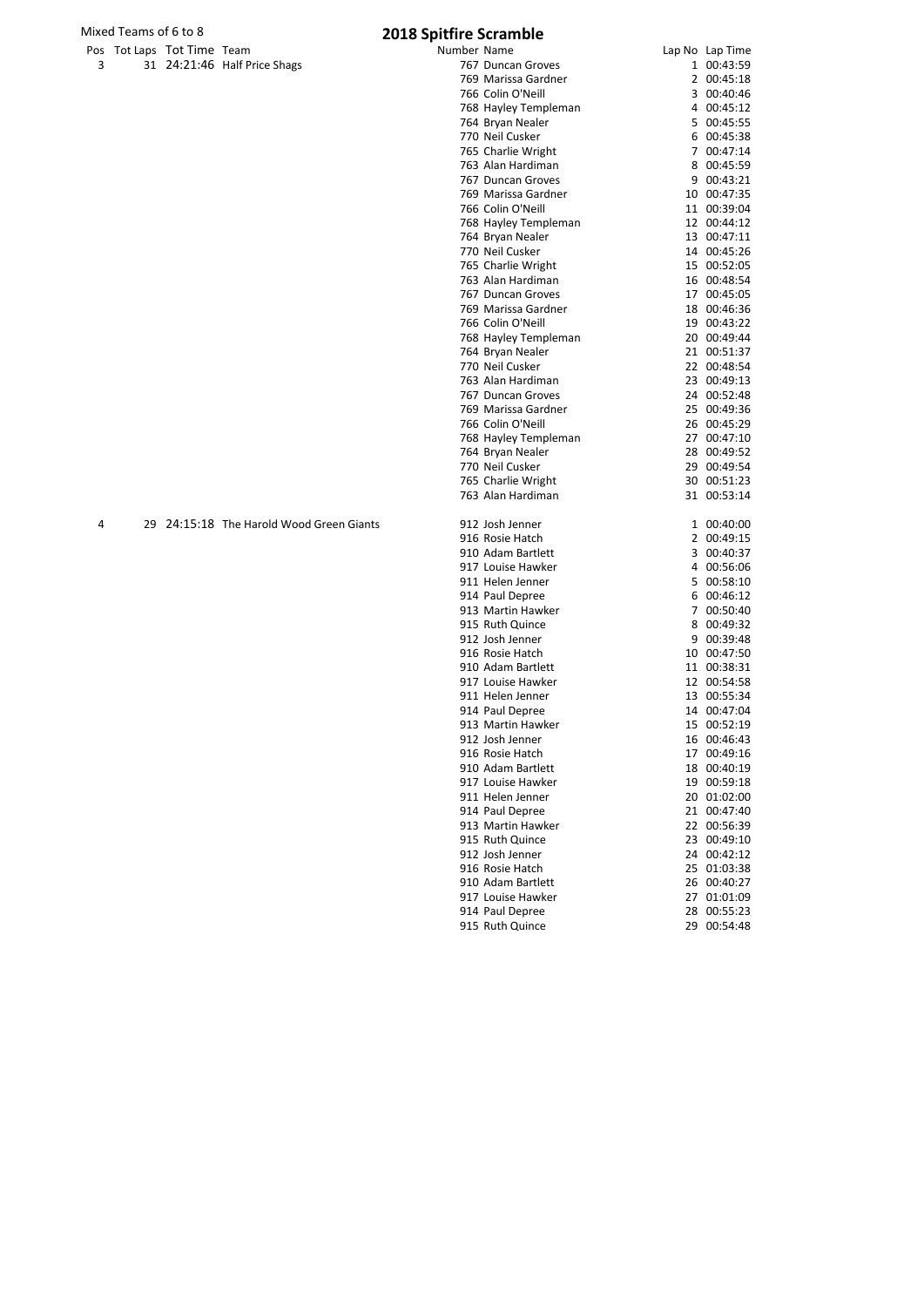# Mixed Teams of 6 to 8<br>Pos Tot Laps Tot Time Team **2018 Spit**

| . |  |                         |
|---|--|-------------------------|
|   |  | 29 24:23:48 Six on Legs |

|   | Mixed Teams of 6 to 8 |                            |                              | <b>2018 Spitfire Scramble</b> |                 |
|---|-----------------------|----------------------------|------------------------------|-------------------------------|-----------------|
|   |                       | Pos Tot Laps Tot Time Team |                              | Number Name                   | Lap No Lap Time |
| 5 |                       |                            | 29 24:23:48 Six on Legs      | 400 Guy Hildreth              | 1 00:44:37      |
|   |                       |                            |                              | 405 Dave Sherman              | 2 00:45:39      |
|   |                       |                            |                              | 403 Daniel Elwood             | 3 00:41:03      |
|   |                       |                            |                              | 404 Lynsey Cornwell           | 4 00:50:50      |
|   |                       |                            |                              | 402 Jirina Markova            | 5 00:51:00      |
|   |                       |                            |                              | 401 David Bacon               | 6 00:52:07      |
|   |                       |                            |                              | 400 Guy Hildreth              | 7 00:48:09      |
|   |                       |                            |                              | 405 Dave Sherman              | 8 00:47:47      |
|   |                       |                            |                              | 403 Daniel Elwood             | 9 00:40:29      |
|   |                       |                            |                              | 404 Lynsey Cornwell           | 10 00:49:24     |
|   |                       |                            |                              | 402 Jirina Markova            | 11 00:51:17     |
|   |                       |                            |                              | 401 David Bacon               | 12 00:48:54     |
|   |                       |                            |                              | 400 Guy Hildreth              | 13 00:46:25     |
|   |                       |                            |                              | 405 Dave Sherman              | 14 00:54:28     |
|   |                       |                            |                              | 403 Daniel Elwood             | 15 00:41:58     |
|   |                       |                            |                              | 404 Lynsey Cornwell           | 16 00:50:37     |
|   |                       |                            |                              | 402 Jirina Markova            | 17 00:52:25     |
|   |                       |                            |                              | 401 David Bacon               | 18 00:51:52     |
|   |                       |                            |                              | 400 Guy Hildreth              | 19 00:58:51     |
|   |                       |                            |                              | 405 Dave Sherman              | 20 00:56:38     |
|   |                       |                            |                              | 403 Daniel Elwood             | 21 00:43:50     |
|   |                       |                            |                              | 404 Lynsey Cornwell           | 22 00:52:32     |
|   |                       |                            |                              | 402 Jirina Markova            | 23 00:52:25     |
|   |                       |                            |                              | 401 David Bacon               | 24 00:53:07     |
|   |                       |                            |                              | 400 Guy Hildreth              | 25 01:01:25     |
|   |                       |                            |                              | 403 Daniel Elwood             | 26 00:41:28     |
|   |                       |                            |                              | 404 Lynsey Cornwell           | 27 00:57:20     |
|   |                       |                            |                              | 402 Jirina Markova            | 28 00:56:01     |
|   |                       |                            |                              | 401 David Bacon               | 29 01:01:10     |
| 6 |                       |                            | 29 24:24:32 Dirt Bag Runners | 677 Martin Vivian             | 1 00:48:37      |
|   |                       |                            |                              | 676 Rhian Templeton           | 2 01:12:47      |
|   |                       |                            |                              | 672 Ania Jurkiewicz           | 3 00:49:20      |
|   |                       |                            |                              | 674 Kevan Hewitt              | 4 00:50:50      |
|   |                       |                            |                              | 670 Ian Payne                 | 5 00:42:51      |
|   |                       |                            |                              | 673 Craig MacGregor           | 6 00:43:04      |
|   |                       |                            |                              | 671 Amy Kerman                | 7 00:47:54      |
|   |                       |                            |                              | 675 Pete Colwill              | 8 00:44:15      |
|   |                       |                            |                              | 677 Martin Vivian             | 9 00:43:58      |
|   |                       |                            |                              | 676 Rhian Templeton           | 10 01:12:51     |
|   |                       |                            |                              | 672 Ania Jurkiewicz           | 11 00:48:31     |
|   |                       |                            |                              | 674 Kevan Hewitt              | 12 00:51:28     |
|   |                       |                            |                              | 670 Ian Payne                 | 13 00:44:11     |
|   |                       |                            |                              | 673 Craig MacGregor           | 14 00:42:03     |
|   |                       |                            |                              | 671 Amy Kerman                | 15 00:49:49     |
|   |                       |                            |                              | 675 Pete Colwill              | 16 00:46:50     |
|   |                       |                            |                              | 677 Martin Vivian             | 17 00:44:53     |
|   |                       |                            |                              | 676 Rhian Templeton           | 18 01:22:52     |
|   |                       |                            |                              | 672 Ania Jurkiewicz           | 19 00:48:53     |
|   |                       |                            |                              | 674 Kevan Hewitt              | 20 01:00:17     |
|   |                       |                            |                              | 670 Ian Payne                 | 21 00:47:59     |
|   |                       |                            |                              | 673 Craig MacGregor           | 22 00:42:54     |
|   |                       |                            |                              | 671 Amy Kerman                | 23 00:48:23     |
|   |                       |                            |                              | 675 Pete Colwill              | 24 00:44:44     |
|   |                       |                            |                              | 677 Martin Vivian             | 25 00:53:56     |

 Martin Vivian 25 00:53:56 Ania Jurkiewicz 26 00:49:48 670 Ian Payne 27 00:44:48<br>673 Craig MacGregor 28 00:45:43 Craig MacGregor 28 00:45:43

675 Pete Colwill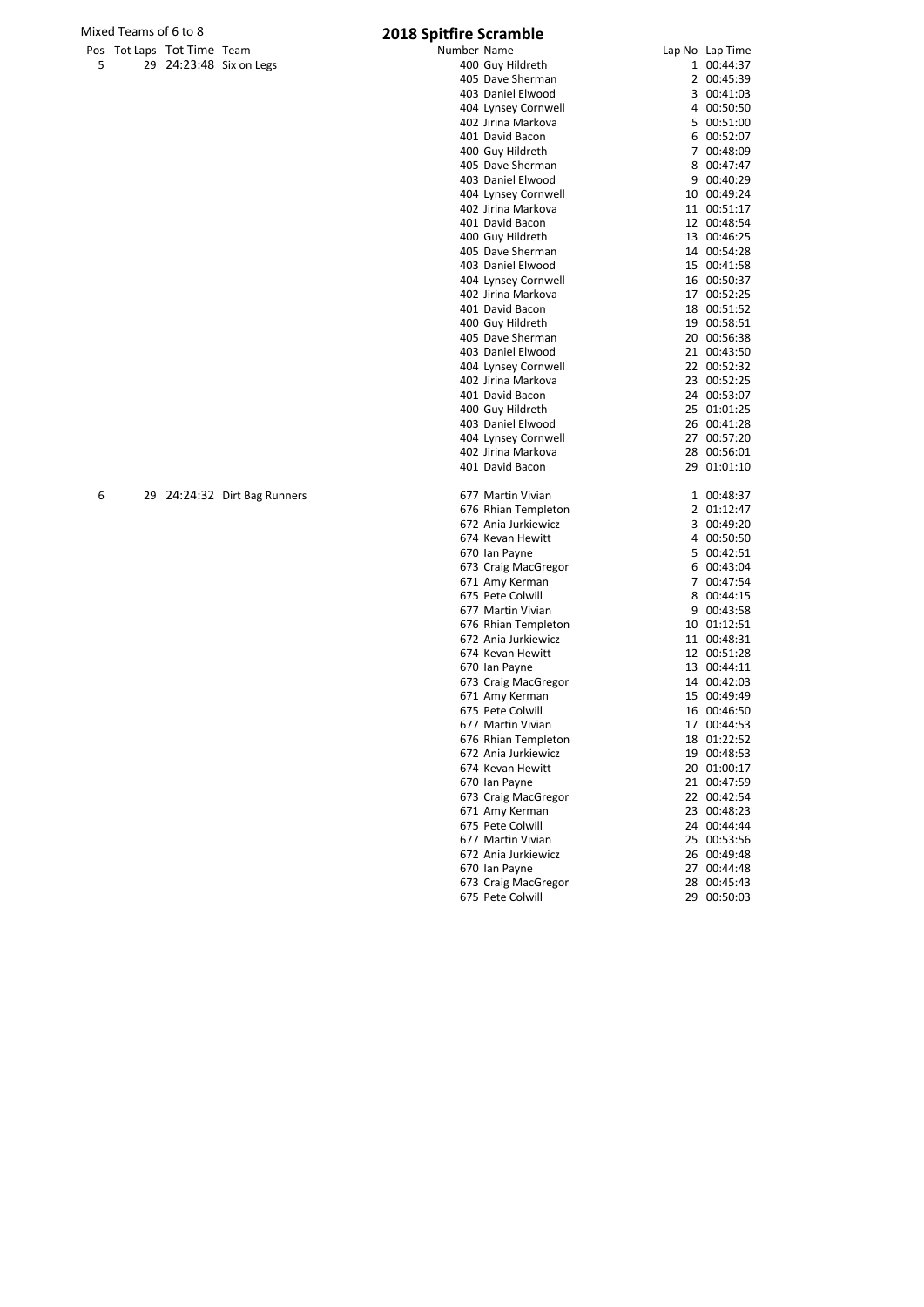|  | Pos Tot Laps Tot Time Team |                          |
|--|----------------------------|--------------------------|
|  |                            | 29 24:35:31 Witham Mach2 |

|   | s Tot Laps Tot Time Team |                             | Number Name |                      | Lap No Lap Time |
|---|--------------------------|-----------------------------|-------------|----------------------|-----------------|
| 7 |                          | 29 24:35:31 Witham Mach2    |             | 987 Matt Jordon      | 1 00:37:50      |
|   |                          |                             |             | 985 James Blackshaw  | 2 00:42:13      |
|   |                          |                             |             | 988 Paul Thomas      | 3 00:43:10      |
|   |                          |                             |             | 989 Tony Wallen      | 4 00:43:32      |
|   |                          |                             |             | 984 Danny Connor     | 5 00:50:58      |
|   |                          |                             |             | 983 Bridgid Wallen   | 6 00:45:49      |
|   |                          |                             |             | 990 Tracey Denby     | 7 01:03:59      |
|   |                          |                             |             | 986 Jo Smyth         | 8 01:03:20      |
|   |                          |                             |             | 987 Matt Jordon      | 9 00:38:56      |
|   |                          |                             |             | 985 James Blackshaw  | 10 00:43:09     |
|   |                          |                             |             | 988 Paul Thomas      | 11 00:43:04     |
|   |                          |                             |             | 989 Tony Wallen      | 12 00:43:47     |
|   |                          |                             |             | 984 Danny Connor     | 13 00:47:32     |
|   |                          |                             |             | 983 Bridgid Wallen   | 14 00:50:08     |
|   |                          |                             |             | 990 Tracey Denby     | 15 01:04:46     |
|   |                          |                             |             | 986 Jo Smyth         | 16 01:04:46     |
|   |                          |                             |             | 987 Matt Jordon      | 17 01:04:45     |
|   |                          |                             |             | 985 James Blackshaw  | 18 00:44:02     |
|   |                          |                             |             | 988 Paul Thomas      | 19 00:48:44     |
|   |                          |                             |             | 989 Tony Wallen      | 20 00:44:52     |
|   |                          |                             |             | 984 Danny Connor     | 21 00:51:30     |
|   |                          |                             |             | 983 Bridgid Wallen   | 22 00:47:09     |
|   |                          |                             |             | 986 Jo Smyth         | 23 01:08:52     |
|   |                          |                             |             | 987 Matt Jordon      | 24 00:53:26     |
|   |                          |                             |             | 985 James Blackshaw  | 25 00:48:16     |
|   |                          |                             |             | 988 Paul Thomas      | 26 00:55:54     |
|   |                          |                             |             | 989 Tony Wallen      | 27 00:49:05     |
|   |                          |                             |             | 984 Danny Connor     | 28 00:59:43     |
|   |                          |                             |             | 983 Bridgid Wallen   | 29 00:52:14     |
| 8 | 28                       | 24:37:53 Eton Manor Team #1 |             | 747 Louise Taylor    | 1 01:13:22      |
|   |                          |                             |             | 741 Chris Tait       | 2 00:39:05      |
|   |                          |                             |             | 743 Jane Rukin-White | 3 00:47:02      |
|   |                          |                             |             | 745 Janine Durrant   | 4 00:52:20      |
|   |                          |                             |             | 746 Jenny Heymann    | 5 00:58:46      |
|   |                          |                             |             | 740 Mala Singh       | 6 00:59:51      |
|   |                          |                             |             | 733 Graham White     | 7 00:44:34      |
|   |                          |                             |             | 742 Christina Long   | 8 00:57:49      |
|   |                          |                             |             | 741 Chris Tait       | 9 00:38:35      |
|   |                          |                             |             | 741 Chris Tait       | 10 00:38:07     |
|   |                          |                             |             | 747 Louise Taylor    | 11 01:12:18     |
|   |                          |                             |             | 743 Jane Rukin-White | 12 00:45:40     |
|   |                          |                             |             | 745 Janine Durrant   | 13 00:48:47     |
|   |                          |                             |             | 746 Jenny Heymann    | 14 00:48:04     |
|   |                          |                             |             | 740 Mala Singh       | 15 01:05:41     |
|   |                          |                             |             | 733 Graham White     | 16 00:45:17     |
|   |                          |                             |             | 742 Christina Long   | 17 01:00:52     |
|   |                          |                             |             | 743 Jane Rukin-White | 18 00:49:16     |
|   |                          |                             |             | 745 Janine Durrant   | 19 00:51:53     |
|   |                          |                             |             | 746 Jenny Heymann    | 20 00:46:07     |
|   |                          |                             |             | 741 Chris Tait       | 21 00:41:27     |
|   |                          |                             |             | 747 Louise Taylor    | 22 01:11:28     |
|   |                          |                             |             | 733 Graham White     | 23 00:45:41     |
|   |                          |                             |             | 742 Christina Long   | 24 01:00:13     |
|   |                          |                             |             | 743 Jane Rukin-White | 25 00:51:18     |
|   |                          |                             |             | 740 Mala Singh       | 26 00:59:08     |
|   |                          |                             |             | 745 Janine Durrant   | 27 01:00:15     |
|   |                          |                             |             | 746 Jenny Heymann    | 28 00:44:57     |
|   |                          |                             |             |                      |                 |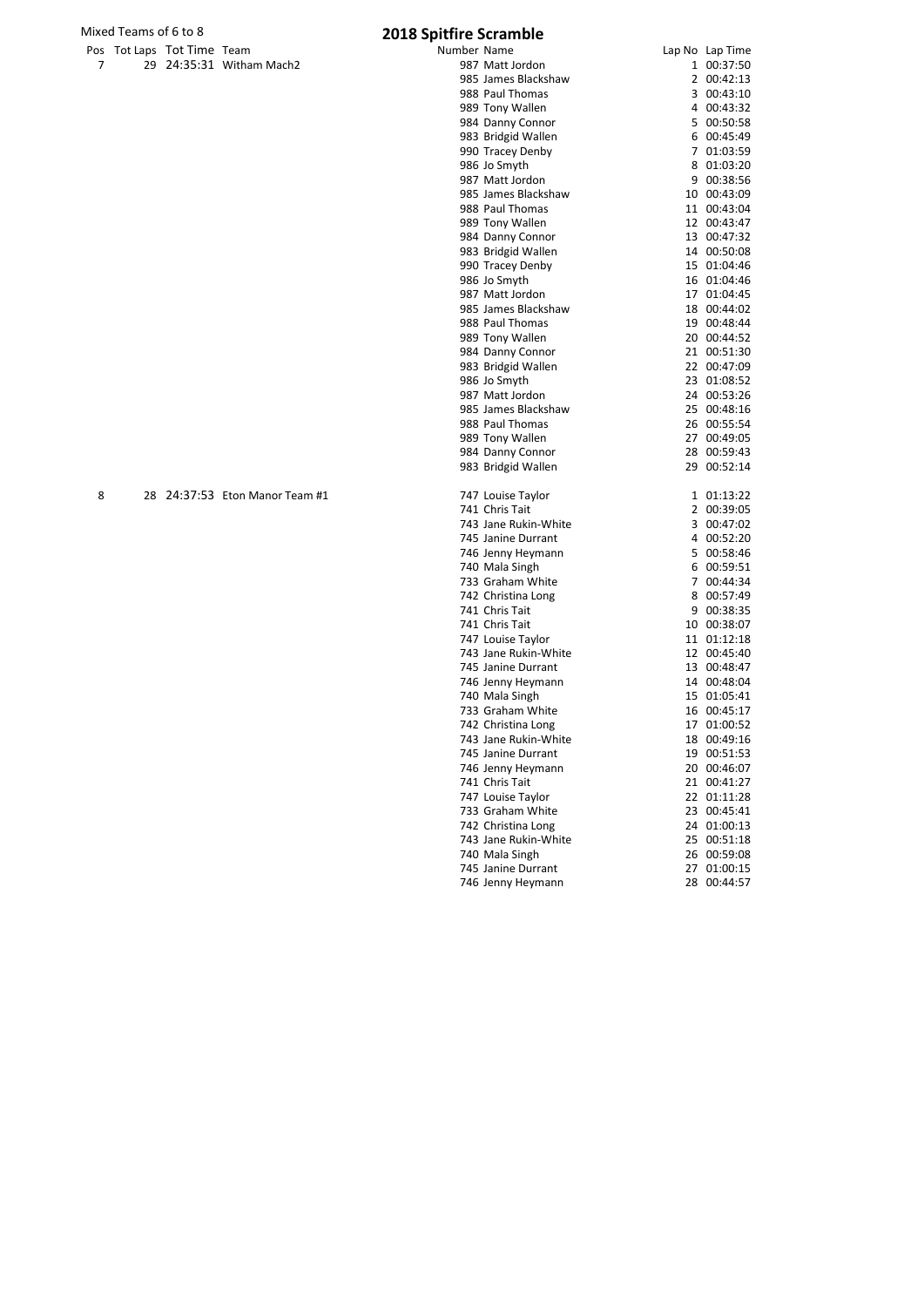|   | Mixed Teams of 6 to 8 |                            |                                 | <b>2018 Spitfire Scramble</b> |  |  |  |
|---|-----------------------|----------------------------|---------------------------------|-------------------------------|--|--|--|
|   |                       | Pos Tot Laps Tot Time Team |                                 | Number Name                   |  |  |  |
| 9 |                       |                            | 28 24:53:33 Billericay Striders | 631 Anthony Mo                |  |  |  |
|   |                       |                            |                                 | 632 Colin White               |  |  |  |
|   |                       |                            |                                 | 634 Grant Englar              |  |  |  |
|   |                       |                            |                                 |                               |  |  |  |

|    |                            |                                 | <b>EUTO OPILITIE OFIGITIME</b> |                 |
|----|----------------------------|---------------------------------|--------------------------------|-----------------|
|    | Pos Tot Laps Tot Time Team |                                 | Number Name                    | Lap No Lap Time |
| 9  |                            | 28 24:53:33 Billericay Striders | 631 Anthony Moore              | 1 00:39:32      |
|    |                            |                                 | 632 Colin White                | 2 00:46:04      |
|    |                            |                                 | 634 Grant England              | 3 00:49:11      |
|    |                            |                                 | 637 Shona Browning             | 4 00:57:11      |
|    |                            |                                 | 633 Graham Jones               | 5 01:00:59      |
|    |                            |                                 |                                |                 |
|    |                            |                                 | 636 Sacha Petrovic             | 6 00:52:37      |
|    |                            |                                 | 635 James Browning             | 7 00:56:35      |
|    |                            |                                 | 631 Anthony Moore              | 8 00:41:26      |
|    |                            |                                 | 632 Colin White                | 9 00:46:57      |
|    |                            |                                 | 634 Grant England              | 10 00:46:07     |
|    |                            |                                 |                                |                 |
|    |                            |                                 | 637 Shona Browning             | 11 00:54:00     |
|    |                            |                                 | 636 Sacha Petrovic             | 12 00:48:08     |
|    |                            |                                 | 635 James Browning             | 13 00:58:21     |
|    |                            |                                 | 633 Graham Jones               | 14 00:55:21     |
|    |                            |                                 | 631 Anthony Moore              | 15 00:42:14     |
|    |                            |                                 | 632 Colin White                | 16 00:46:44     |
|    |                            |                                 |                                |                 |
|    |                            |                                 | 634 Grant England              | 17 00:52:20     |
|    |                            |                                 | 637 Shona Browning             | 18 01:02:40     |
|    |                            |                                 | 636 Sacha Petrovic             | 19 00:56:42     |
|    |                            |                                 | 635 James Browning             | 20 01:05:39     |
|    |                            |                                 | 633 Graham Jones               |                 |
|    |                            |                                 |                                | 21 01:07:11     |
|    |                            |                                 | 631 Anthony Moore              | 22 00:43:20     |
|    |                            |                                 | 632 Colin White                | 23 00:47:57     |
|    |                            |                                 | 634 Grant England              | 24 00:55:13     |
|    |                            |                                 | 637 Shona Browning             | 25 01:02:05     |
|    |                            |                                 | 636 Sacha Petrovic             |                 |
|    |                            |                                 |                                | 26 00:59:25     |
|    |                            |                                 | 631 Anthony Moore              | 27 00:51:45     |
|    |                            |                                 | 635 James Browning             | 28 01:07:49     |
|    |                            |                                 |                                |                 |
| 10 | 27 23:35:21 Alphamax       |                                 | 629 Simon Evans                | 1 00:48:30      |
|    |                            |                                 | 628 Rebecca Bolton             | 2 00:47:28      |
|    |                            |                                 | 625 Jen Sobol                  | 3 00:54:21      |
|    |                            |                                 |                                |                 |
|    |                            |                                 | 627 Peter Hope-Parry           | 4 00:42:41      |
|    |                            |                                 | 626 Kate Leader                | 5 00:57:03      |
|    |                            |                                 | 630 Paul Heading               | 6 00:42:25      |
|    |                            |                                 | 629 Simon Evans                | 7 01:00:14      |
|    |                            |                                 | 628 Rebecca Bolton             | 8 00:49:59      |
|    |                            |                                 |                                |                 |
|    |                            |                                 | 625 Jen Sobol                  | 9 00:54:59      |
|    |                            |                                 | 627 Peter Hope-Parry           | 10 00:42:23     |
|    |                            |                                 | 626 Kate Leader                | 11 00:57:23     |
|    |                            |                                 | 630 Paul Heading               | 12 00:42:22     |
|    |                            |                                 | 629 Simon Evans                | 13 00:52:27     |
|    |                            |                                 |                                |                 |
|    |                            |                                 | 628 Rebecca Bolton             | 14 00:52:59     |
|    |                            |                                 | 625 Jen Sobol                  | 15 00:58:32     |
|    |                            |                                 | 627 Peter Hope-Parry           | 16 00:46:30     |
|    |                            |                                 | 626 Kate Leader                | 17 01:05:39     |
|    |                            |                                 | 630 Paul Heading               | 18 00:55:42     |
|    |                            |                                 |                                |                 |
|    |                            |                                 | 629 Simon Evans                | 19 00:55:43     |
|    |                            |                                 | 628 Rebecca Bolton             | 20 00:49:12     |
|    |                            |                                 | 625 Jen Sobol                  | 21 00:56:09     |
|    |                            |                                 | 627 Peter Hope-Parry           | 22 00:48:24     |
|    |                            |                                 | 626 Kate Leader                | 23 00:59:52     |
|    |                            |                                 |                                |                 |
|    |                            |                                 | 630 Paul Heading               | 24 00:51:34     |
|    |                            |                                 | 628 Rebecca Bolton             | 25 00:54:35     |
|    |                            |                                 | 625 Jen Sobol                  | 26 01:01:42     |
|    |                            |                                 | 627 Peter Hope-Parry           | 27 00:46:33     |
|    |                            |                                 |                                |                 |
| 11 |                            | 27 23:45:34 WGC Warriors        | 960 Richard Tarpey             | 1 00:41:28      |
|    |                            |                                 | 959 Alan Goodwin               | 2 00:49:53      |
|    |                            |                                 |                                |                 |
|    |                            |                                 | 961 Lewis Male                 | 3 00:48:42      |
|    |                            |                                 | 965 Steve Moloney              | 4 00:52:22      |
|    |                            |                                 | 964 Simon Tyler                | 5 01:03:16      |
|    |                            |                                 | 962 Michelle Montague          | 6 00:53:51      |
|    |                            |                                 |                                |                 |
|    |                            |                                 | 963 Hannah Newton              | 7 00:52:45      |
|    |                            |                                 | 966 William Hammond            | 8 00:51:19      |
|    |                            |                                 | 960 Richard Tarpey             | 9 00:42:25      |
|    |                            |                                 | 959 Alan Goodwin               | 10 00:49:34     |
|    |                            |                                 | 961 Lewis Male                 | 11 00:44:26     |
|    |                            |                                 |                                |                 |
|    |                            |                                 | 965 Steve Moloney              | 12 00:49:55     |
|    |                            |                                 | 964 Simon Tyler                | 13 01:03:40     |
|    |                            |                                 | 962 Michelle Montague          | 14 00:52:02     |
|    |                            |                                 | 963 Hannah Newton              | 15 00:52:39     |
|    |                            |                                 | 966 William Hammond            | 16 00:51:45     |
|    |                            |                                 |                                |                 |
|    |                            |                                 | 960 Richard Tarpey             | 17 00:44:36     |
|    |                            |                                 | 959 Alan Goodwin               | 18 00:53:46     |
|    |                            |                                 | 961 Lewis Male                 | 19 00:47:07     |
|    |                            |                                 | 965 Steve Moloney              | 20 00:51:01     |
|    |                            |                                 |                                |                 |
|    |                            |                                 | 964 Simon Tyler                | 21 01:07:35     |
|    |                            |                                 | 962 Michelle Montague          | 22 00:56:29     |
|    |                            |                                 | 963 Hannah Newton              | 23 00:50:36     |
|    |                            |                                 | 966 William Hammond            | 24 00:57:17     |
|    |                            |                                 | 960 Richard Tarpey             | 25 00:54:42     |
|    |                            |                                 |                                |                 |
|    |                            |                                 | 965 Steve Moloney              | 26 01:03:15     |
|    |                            |                                 | 963 Hannah Newton              | 27 00:59:08     |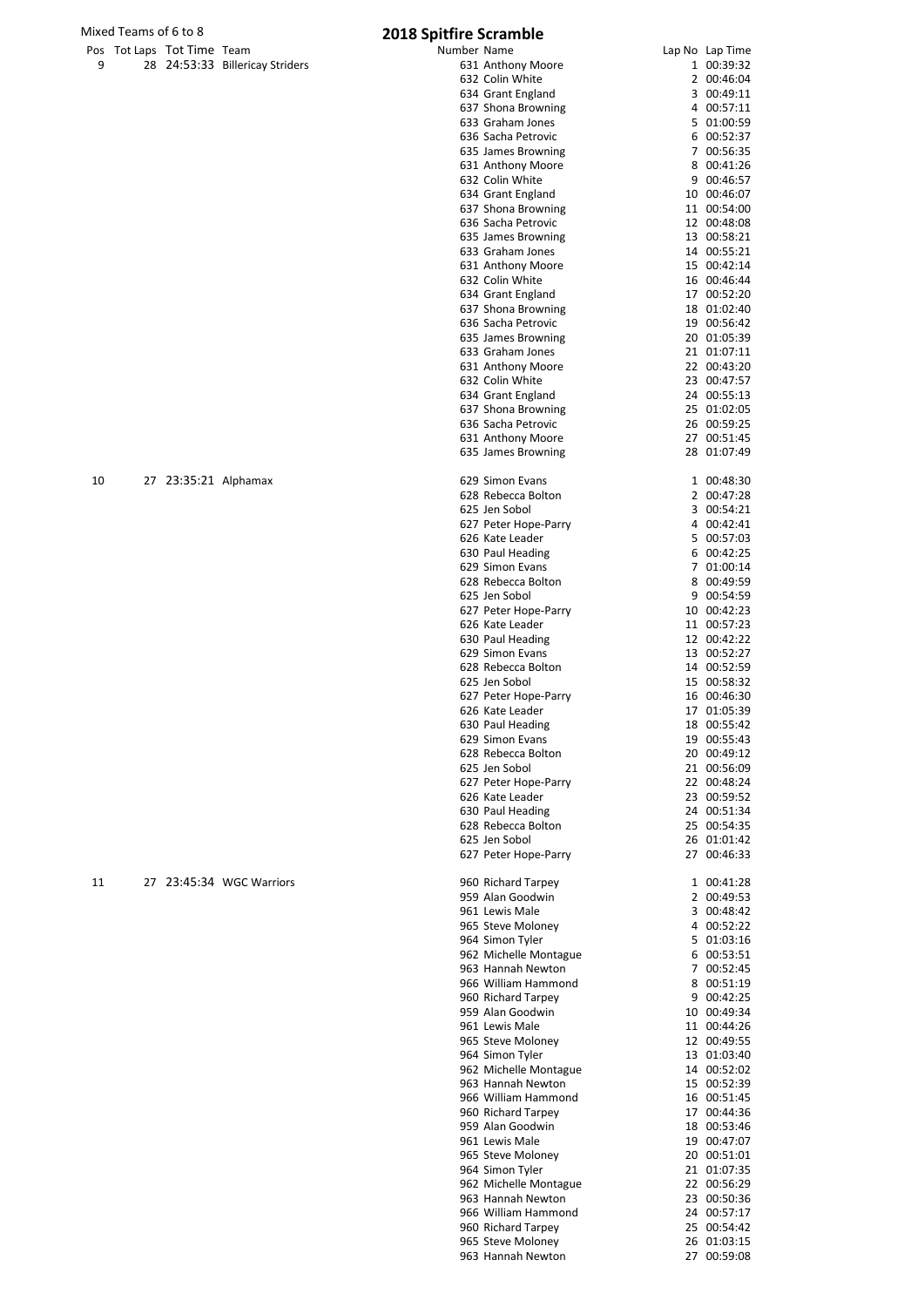|    | Mixed Teams of 6 to 8      |                                     | 2018 Spitfire Scramble                 |                            |
|----|----------------------------|-------------------------------------|----------------------------------------|----------------------------|
|    | Pos Tot Laps Tot Time Team |                                     | Number Name                            | Lap No Lap Time            |
| 12 |                            | 27 24:10:22 Stortford Scramblers    | 832 Adam Chapman                       | 1 00:44:18                 |
|    |                            |                                     | 833 Denise Allsopp                     | 2 00:51:19                 |
|    |                            |                                     | 838 Simon Judkins                      | 3 00:47:00                 |
|    |                            |                                     | 834 Ellen Brooks<br>839 Vicky Simpson  | 4 00:56:59<br>5 00:44:51   |
|    |                            |                                     | 835 Julie Pagram                       | 6 00:53:00                 |
|    |                            |                                     | 837 Victory Maddox                     | 7 01:08:57                 |
|    |                            |                                     | 836 Lydia Burdett                      | 8 01:01:39                 |
|    |                            |                                     | 832 Adam Chapman                       | 9 00:42:48                 |
|    |                            |                                     | 833 Denise Allsopp                     | 10 00:50:09                |
|    |                            |                                     | 838 Simon Judkins                      | 11 00:45:00                |
|    |                            |                                     | 834 Ellen Brooks                       | 12 00:55:01                |
|    |                            |                                     | 839 Vicky Simpson                      | 13 00:45:11                |
|    |                            |                                     | 835 Julie Pagram                       | 14 00:54:30                |
|    |                            |                                     | 837 Victory Maddox                     | 15 01:07:23                |
|    |                            |                                     | 836 Lydia Burdett                      | 16 01:01:05                |
|    |                            |                                     | 832 Adam Chapman<br>833 Denise Allsopp | 17 00:43:11<br>18 00:51:26 |
|    |                            |                                     | 838 Simon Judkins                      | 19 00:52:25                |
|    |                            |                                     | 834 Ellen Brooks                       | 20 00:55:36                |
|    |                            |                                     | 839 Vicky Simpson                      | 21 00:48:14                |
|    |                            |                                     | 835 Julie Pagram                       | 22 00:50:12                |
|    |                            |                                     | 837 Victory Maddox                     | 23 01:16:22                |
|    |                            |                                     | 836 Lydia Burdett                      | 24 01:02:18                |
|    |                            |                                     | 832 Adam Chapman                       | 25 00:43:58                |
|    |                            |                                     | 833 Denise Allsopp                     | 26 00:58:26                |
|    |                            |                                     | 838 Simon Judkins                      | 27 00:59:04                |
| 13 |                            | 27 24:12:27 Horning noon and night  | 785 Stephen Moseley                    | 1 00:40:28                 |
|    |                            |                                     | 783 Peter Grant                        | 2 00:55:54                 |
|    |                            |                                     | 782 Michele Walters                    | 3 00:59:29                 |
|    |                            |                                     | 780 Mandy Grant                        | 4 01:12:28                 |
|    |                            |                                     | 786 Zoe Parish                         | 5 00:53:08                 |
|    |                            |                                     | 784 Aston Martin                       | 6 00:42:19                 |
|    |                            |                                     | 779 Andy Parish                        | 7 00:51:21                 |
|    |                            |                                     | 785 Stephen Moseley                    | 8 00:40:20                 |
|    |                            |                                     | 783 Peter Grant                        | 9 00:58:20                 |
|    |                            |                                     | 782 Michele Walters                    | 10 01:00:36                |
|    |                            |                                     | 780 Mandy Grant<br>786 Zoe Parish      | 11 01:08:36                |
|    |                            |                                     | 784 Aston Martin                       | 12 00:49:04<br>13 00:43:32 |
|    |                            |                                     | 779 Andy Parish                        | 14 00:51:27                |
|    |                            |                                     | 785 Stephen Moseley                    | 15 00:41:31                |
|    |                            |                                     | 783 Peter Grant                        | 16 01:04:23                |
|    |                            |                                     | 782 Michele Walters                    | 17 01:06:19                |
|    |                            |                                     | 786 Zoe Parish                         | 18 01:03:35                |
|    |                            |                                     | 784 Aston Martin                       | 19 00:43:15                |
|    |                            |                                     | 779 Andy Parish                        | 20 00:54:32                |
|    |                            |                                     | 785 Stephen Moseley                    | 21 00:41:21                |
|    |                            |                                     | 783 Peter Grant<br>786 Zoe Parish      | 22 01:06:33<br>23 00:59:10 |
|    |                            |                                     | 784 Aston Martin                       | 24 00:46:36                |
|    |                            |                                     | 779 Andy Parish                        | 25 01:04:10                |
|    |                            |                                     | 785 Stephen Moseley                    | 26 00:42:15                |
|    |                            |                                     | 784 Aston Martin                       | 27 00:51:45                |
|    |                            |                                     |                                        |                            |
| 14 |                            | 27 24:12:28 Sleepless in Hornchurch | 829 Paul Smith                         | 1 00:40:28                 |
|    |                            |                                     | 830 Sal Ryder                          | 2 00:54:05                 |
|    |                            |                                     | 827 Lisa Owen<br>828 Luke Guy          | 3 00:49:44<br>4 00:42:47   |
|    |                            |                                     | 831 Shaune Gooch                       | 5 00:49:02                 |
|    |                            |                                     | 825 Garry Hobart                       | 6 00:56:44                 |
|    |                            |                                     | 824 Clare Gooch                        | 7 01:02:01                 |
|    |                            |                                     | 826 Kirsty Hobart                      | 8 01:15:54                 |
|    |                            |                                     | 829 Paul Smith                         | 9 00:37:38                 |
|    |                            |                                     | 830 Sal Ryder                          | 10 00:53:47                |
|    |                            |                                     | 827 Lisa Owen                          | 11 00:47:00                |
|    |                            |                                     | 828 Luke Guy                           | 12 00:45:16                |
|    |                            |                                     | 831 Shaune Gooch                       | 13 00:48:13                |
|    |                            |                                     | 825 Garry Hobart                       | 14 00:53:24                |
|    |                            |                                     | 824 Clare Gooch                        | 15 00:59:31                |
|    |                            |                                     | 826 Kirsty Hobart<br>829 Paul Smith    | 16 01:46:02<br>17 00:41:23 |
|    |                            |                                     | 830 Sal Ryder                          | 18 00:59:51                |
|    |                            |                                     | 827 Lisa Owen                          | 19 00:47:18                |
|    |                            |                                     | 828 Luke Guy                           | 20 00:46:04                |
|    |                            |                                     | 831 Shaune Gooch                       | 21 00:53:05                |
|    |                            |                                     | 825 Garry Hobart                       | 22 00:53:04                |
|    |                            |                                     | 824 Clare Gooch                        | 23 01:06:00                |
|    |                            |                                     | 829 Paul Smith                         | 24 00:41:30                |
|    |                            |                                     | 830 Sal Ryder                          | 25 00:56:34                |
|    |                            |                                     | 828 Luke Guy<br>831 Shaune Gooch       | 26 00:50:21<br>27 00:55:42 |
|    |                            |                                     |                                        |                            |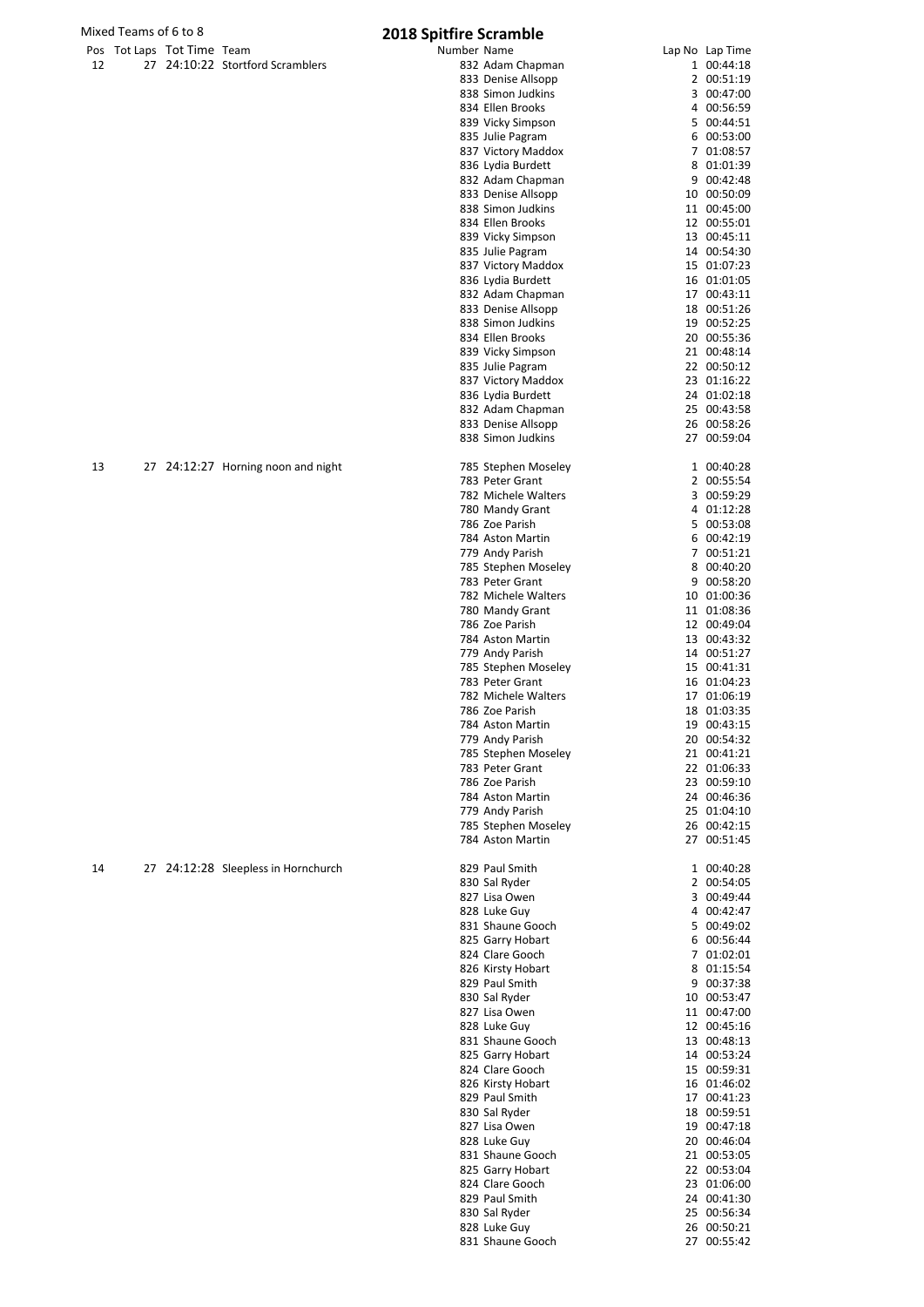|      | Pos Tot Laps Tot Time Team |                                 |  |
|------|----------------------------|---------------------------------|--|
| - 15 |                            | 27 24:20:49 Stortford Spitfires |  |

|    | os Tot Laps Tot Time Team |                                 | Number Name |                       | Lap No Lap Time |
|----|---------------------------|---------------------------------|-------------|-----------------------|-----------------|
| 15 |                           | 27 24:20:49 Stortford Spitfires |             | 849 Corinna Cranch    | 1 00:58:55      |
|    |                           |                                 |             | 851 Bekah Cranch      | 2 00:52:59      |
|    |                           |                                 |             | 850 Rob Johnson       | 3 00:51:31      |
|    |                           |                                 |             | 853 Jo Arscott        | 4 01:08:01      |
|    |                           |                                 |             | 854 Simon Ellice      | 5 00:37:42      |
|    |                           |                                 |             | 852 Em Warrington     | 6 00:51:02      |
|    |                           |                                 |             | 855 Ian Rodgers       | 7 00:49:15      |
|    |                           |                                 |             | 848 Eleanor Rodgers   | 8 01:07:14      |
|    |                           |                                 |             | 849 Corinna Cranch    | 9 00:56:04      |
|    |                           |                                 |             | 851 Bekah Cranch      | 10 00:49:34     |
|    |                           |                                 |             | 850 Rob Johnson       | 11 00:49:43     |
|    |                           |                                 |             | 853 Jo Arscott        | 12 00:47:31     |
|    |                           |                                 |             | 854 Simon Ellice      | 13 00:37:45     |
|    |                           |                                 |             | 852 Em Warrington     | 14 00:57:49     |
|    |                           |                                 |             | 855 Ian Rodgers       | 15 00:52:07     |
|    |                           |                                 |             | 848 Eleanor Rodgers   | 16 01:09:45     |
|    |                           |                                 |             | 849 Corinna Cranch    | 17 01:00:20     |
|    |                           |                                 |             | 851 Bekah Cranch      | 18 00:53:31     |
|    |                           |                                 |             | 850 Rob Johnson       | 19 00:51:27     |
|    |                           |                                 |             | 853 Jo Arscott        | 20 00:48:32     |
|    |                           |                                 |             | 854 Simon Ellice      | 21 00:38:06     |
|    |                           |                                 |             | 852 Em Warrington     | 22 01:04:31     |
|    |                           |                                 |             | 855 Ian Rodgers       | 23 00:50:23     |
|    |                           |                                 |             | 848 Eleanor Rodgers   | 24 01:08:38     |
|    |                           |                                 |             | 849 Corinna Cranch    | 25 01:07:22     |
|    |                           |                                 |             | 851 Bekah Cranch      | 26 01:00:14     |
|    |                           |                                 |             | 854 Simon Ellice      | 27 00:40:48     |
|    |                           |                                 |             |                       |                 |
| 16 |                           | 27 24:42:03 Chocks Away Chaps   |             | 656 Gary Binder       | 1 00:47:53      |
|    |                           |                                 |             | 654 Brian Fry         | 2 00:44:10      |
|    |                           |                                 |             | 657 Gary Flint        | 3 00:43:42      |
|    |                           |                                 |             |                       |                 |
|    |                           |                                 |             | 659 Melisa Gilmour    | 4 00:57:25      |
|    |                           |                                 |             | 658 Greg Dadson       | 5 00:46:47      |
|    |                           |                                 |             | 661 Terry Hogg        | 6 01:06:16      |
|    |                           |                                 |             | 655 Callum Hogg       | 7 00:59:29      |
|    |                           |                                 |             | 660 Priscille Preston | 8 01:12:02      |
|    |                           |                                 |             | 656 Gary Binder       | 9 00:48:02      |
|    |                           |                                 |             | 654 Brian Fry         | 10 00:50:47     |
|    |                           |                                 |             | 657 Gary Flint        | 11 00:45:03     |
|    |                           |                                 |             | 659 Melisa Gilmour    | 12 00:54:56     |
|    |                           |                                 |             | 658 Greg Dadson       | 13 00:50:14     |
|    |                           |                                 |             | 661 Terry Hogg        | 14 01:02:50     |
|    |                           |                                 |             | 655 Callum Hogg       | 15 00:59:07     |
|    |                           |                                 |             | 660 Priscille Preston | 16 01:10:06     |
|    |                           |                                 |             | 656 Gary Binder       | 17 00:49:19     |
|    |                           |                                 |             | 654 Brian Fry         | 18 00:48:41     |
|    |                           |                                 |             | 657 Gary Flint        | 19 00:46:09     |
|    |                           |                                 |             | 659 Melisa Gilmour    | 20 01:01:03     |
|    |                           |                                 |             | 658 Greg Dadson       | 21 00:53:01     |
|    |                           |                                 |             | 661 Terry Hogg        | 22 01:13:44     |
|    |                           |                                 |             | 655 Callum Hogg       | 23 01:09:12     |
|    |                           |                                 |             | 656 Gary Binder       | 24 00:49:33     |
|    |                           |                                 |             | 654 Brian Fry         | 25 00:52:24     |
|    |                           |                                 |             | 657 Gary Flint        | 26 00:46:32     |
|    |                           |                                 |             | 658 Greg Dadson       | 27 00:53:36     |
|    |                           |                                 |             |                       |                 |
| 17 |                           | 26 24:02:55 Team Runr.          |             | 991 Craig Winter      | 1 00:42:36      |
|    |                           |                                 |             | 993 Matt Teague       | 2 00:49:29      |
|    |                           |                                 |             | 994 Amy Tilt          | 3 00:59:49      |
|    |                           |                                 |             | 996 James Priddy      | 4 00:52:31      |
|    |                           |                                 |             | 997 Kelly Jones       | 5 00:51:23      |
|    |                           |                                 |             | 993 Matt Teague       | 6 00:49:59      |
|    |                           |                                 |             | 992 Laura Winter      | 7 01:03:25      |
|    |                           |                                 |             | 995 Kev Hayward       | 8 00:46:43      |
|    |                           |                                 |             | 995 Kev Hayward       | 9 00:56:14      |
|    |                           |                                 |             | 991 Craig Winter      | 10 00:52:55     |
|    |                           |                                 |             | 996 James Priddy      | 11 00:53:46     |
|    |                           |                                 |             |                       |                 |
|    |                           |                                 |             | 994 Amy Tilt          | 12 00:57:00     |
|    |                           |                                 |             | 997 Kelly Jones       | 13 00:53:23     |
|    |                           |                                 |             | 993 Matt Teague       | 14 00:50:51     |
|    |                           |                                 |             | 991 Craig Winter      | 15 00:56:55     |
|    |                           |                                 |             | 996 James Priddy      | 16 01:03:13     |
|    |                           |                                 |             | 993 Matt Teague       | 17 00:58:52     |
|    |                           |                                 |             | 997 Kelly Jones       | 18 00:54:39     |
|    |                           |                                 |             | 991 Craig Winter      | 19 01:00:15     |
|    |                           |                                 |             | 994 Amy Tilt          | 20 00:59:00     |
|    |                           |                                 |             | 993 Matt Teague       | 21 00:51:06     |
|    |                           |                                 |             | 996 James Priddy      | 22 00:57:41     |
|    |                           |                                 |             | 992 Laura Winter      | 23 01:06:35     |
|    |                           |                                 |             | 997 Kelly Jones       | 24 00:55:17     |
|    |                           |                                 |             | 994 Amy Tilt          | 25 01:04:43     |
|    |                           |                                 |             | 991 Craig Winter      | 26 00:54:35     |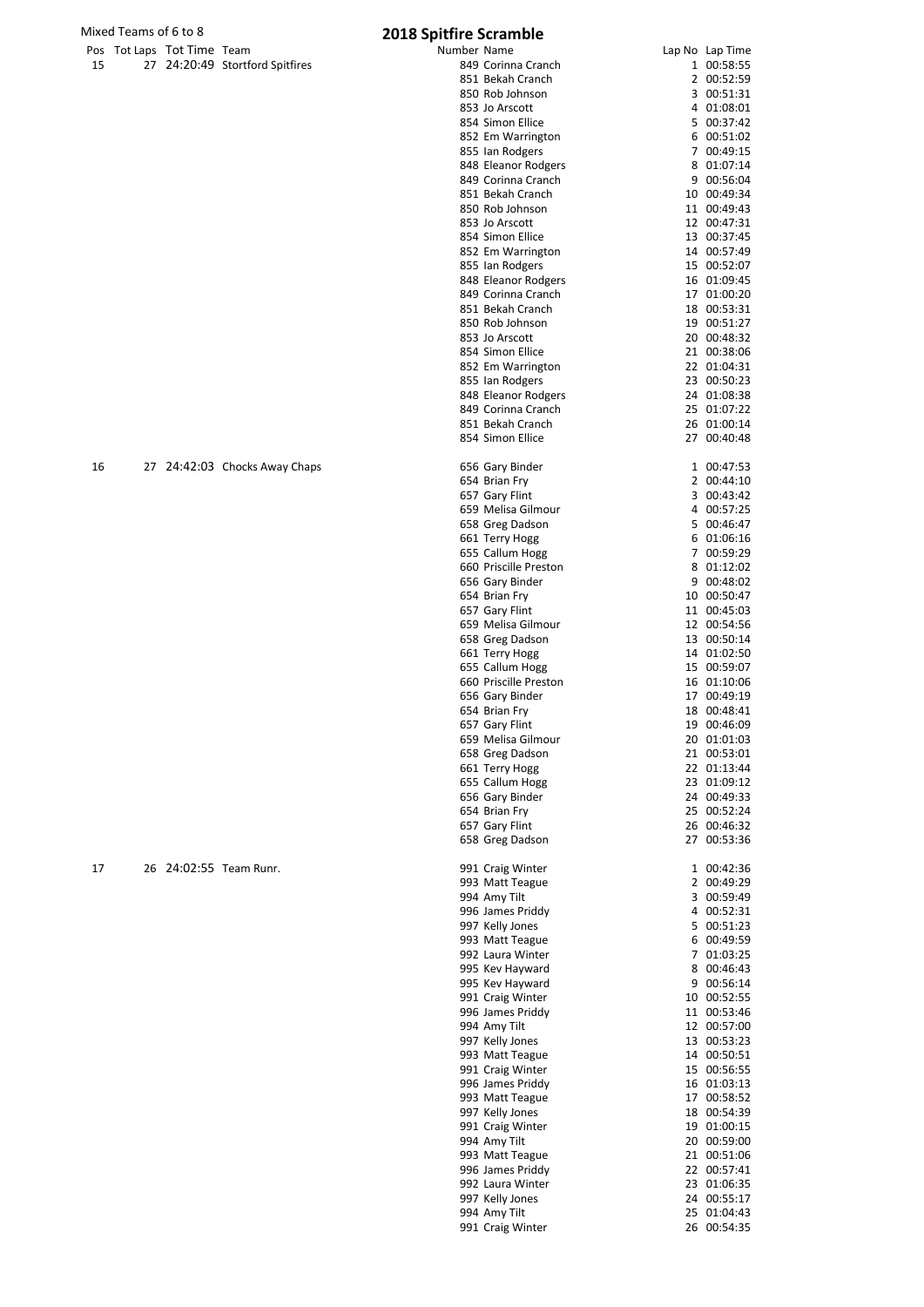|     | Pos Tot Laps Tot Time Team |                               | Number Name                                                                                                                                                                                                                                                                                                                                                                                                                                                                                | Lap No Lap Time |
|-----|----------------------------|-------------------------------|--------------------------------------------------------------------------------------------------------------------------------------------------------------------------------------------------------------------------------------------------------------------------------------------------------------------------------------------------------------------------------------------------------------------------------------------------------------------------------------------|-----------------|
| -18 |                            | 26 24:12:30 ETON MANOR A TEAM | 737 Paul Boddey                                                                                                                                                                                                                                                                                                                                                                                                                                                                            | 00:36:09        |
|     |                            |                               | $\blacksquare$ $\blacksquare$ $\blacksquare$ $\blacksquare$ $\blacksquare$ $\blacksquare$ $\blacksquare$ $\blacksquare$ $\blacksquare$ $\blacksquare$ $\blacksquare$ $\blacksquare$ $\blacksquare$ $\blacksquare$ $\blacksquare$ $\blacksquare$ $\blacksquare$ $\blacksquare$ $\blacksquare$ $\blacksquare$ $\blacksquare$ $\blacksquare$ $\blacksquare$ $\blacksquare$ $\blacksquare$ $\blacksquare$ $\blacksquare$ $\blacksquare$ $\blacksquare$ $\blacksquare$ $\blacksquare$ $\blacks$ | 0.01020         |

| 18 | 26 24:12:30 ETON MANOR A TEAM  | 737 Paul Boddey                            | 1 00:36:09                 |
|----|--------------------------------|--------------------------------------------|----------------------------|
|    |                                | 738 Paul Manson                            | 2 01:02:31                 |
|    |                                | 732 Alison Hawkes<br>739 Sarah Julia Giles | 3 01:15:44<br>4 00:50:04   |
|    |                                | 736 Michelle Baxter-Wickham                | 5 01:07:20                 |
|    |                                | 734 Hayley Dalton                          | 6 01:03:43                 |
|    |                                | 735 Kevin Long                             | 7 00:42:52                 |
|    |                                | 744 Jane Pannell                           | 8 00:56:19                 |
|    |                                | 737 Paul Boddey                            | 9 00:40:00                 |
|    |                                | 737 Paul Boddey                            | 10 00:39:20                |
|    |                                | 738 Paul Manson                            | 11 00:56:35                |
|    |                                | 739 Sarah Julia Giles                      | 12 00:47:59                |
|    |                                | 736 Michelle Baxter-Wickham                | 13 01:06:10                |
|    |                                | 734 Hayley Dalton                          | 14 01:04:31                |
|    |                                | 735 Kevin Long                             | 15 00:43:49                |
|    |                                | 744 Jane Pannell                           | 16 00:59:15                |
|    |                                | 738 Paul Manson                            | 17 01:13:17                |
|    |                                | 732 Alison Hawkes                          | 18 01:15:49                |
|    |                                | 739 Sarah Julia Giles                      | 19 00:54:17                |
|    |                                | 736 Michelle Baxter-Wickham                | 20 01:08:12                |
|    |                                | 734 Hayley Dalton<br>735 Kevin Long        | 21 01:04:36<br>22 00:43:26 |
|    |                                | 744 Jane Pannell                           | 23 00:58:33                |
|    |                                | 737 Paul Boddey                            | 24 00:40:45                |
|    |                                | 737 Paul Boddey                            | 25 00:45:19                |
|    |                                | 739 Sarah Julia Giles                      | 26 00:55:55                |
|    |                                |                                            |                            |
| 19 | 26 24:21:14 Stortford Speedies | 841 Craig Dodgen                           | 1 00:50:09                 |
|    |                                | 842 Julie Witchalls                        | 2 00:46:31                 |
|    |                                | 846 Sandra Graham                          | 3 00:44:44                 |
|    |                                | 840 Alan Findlay                           | 4 00:58:47                 |
|    |                                | 845 Peijie Zhu                             | 5 00:50:44                 |
|    |                                | 844 Mike Connolly                          | 6 00:57:03                 |
|    |                                | 847 Kevin Gillespie                        | 7 00:59:33                 |
|    |                                | 843 Lily Yu                                | 8 00:55:42                 |
|    |                                | 841 Craig Dodgen                           | 9 00:56:07                 |
|    |                                | 841 Craig Dodgen                           | 10 01:02:26                |
|    |                                | 842 Julie Witchalls                        | 11 00:48:36                |
|    |                                | 842 Julie Witchalls                        | 12 00:50:12                |
|    |                                | 846 Sandra Graham                          | 13 00:47:59                |
|    |                                | 846 Sandra Graham                          | 14 00:51:43                |
|    |                                | 840 Alan Findlay<br>840 Alan Findlay       | 15 01:02:45                |
|    |                                | 845 Peijie Zhu                             | 16 01:09:13<br>17 00:53:47 |
|    |                                | 845 Peijie Zhu                             | 18 00:54:15                |
|    |                                | 844 Mike Connolly                          | 19 01:03:32                |
|    |                                | 844 Mike Connolly                          | 20 01:07:05                |
|    |                                | 847 Kevin Gillespie                        | 21 00:54:51                |
|    |                                | 847 Kevin Gillespie                        | 22 01:00:35                |
|    |                                | 843 Lily Yu                                | 23 01:00:39                |
|    |                                | 843 Lily Yu                                | 24 01:11:28                |
|    |                                | 846 Sandra Graham                          | 25 00:48:19                |
|    |                                | 842 Julie Witchalls                        | 26 00:54:29                |
|    |                                |                                            |                            |
| 20 | 25 23:39:01 ELR 2018           | 718 Jason Levy                             | 1 01:04:54                 |
|    |                                | 719 Antony Leckerman                       | 2 00:46:58                 |
|    |                                | 720 Katherine Harris                       | 3 00:58:05                 |
|    |                                | 722 John Healy                             | 4 00:48:56                 |
|    |                                | 723 Craig Livermore<br>721 Catriona Hoult  | 5 00:42:07<br>6 00:59:03   |
|    |                                | 718 Jason Levy                             | 7 01:03:16                 |
|    |                                | 720 Katherine Harris                       | 8 00:57:10                 |
|    |                                | 722 John Healy                             | 9 00:49:18                 |
|    |                                | 723 Craig Livermore                        | 10 00:42:41                |
|    |                                | 721 Catriona Hoult                         | 11 01:00:03                |
|    |                                | 718 Jason Levy                             | 12 01:02:41                |
|    |                                | 720 Katherine Harris                       | 13 00:58:04                |
|    |                                | 722 John Healy                             | 14 00:50:48                |
|    |                                | 723 Craig Livermore                        | 15 00:50:09                |
|    |                                | 721 Catriona Hoult                         | 16 01:01:54                |
|    |                                | 718 Jason Levy                             | 17 01:07:42                |
|    |                                | 720 Katherine Harris                       | 18 01:03:02                |
|    |                                | 722 John Healy                             | 19 01:16:21                |
|    |                                | 723 Craig Livermore                        | 20 00:44:28                |
|    |                                | 721 Catriona Hoult                         | 21 01:03:17                |
|    |                                | 719 Antony Leckerman                       | 22 00:46:48                |
|    |                                | 720 Katherine Harris                       | 23 00:59:18                |
|    |                                | 719 Antony Leckerman                       | 24 00:49:39                |
|    |                                | 721 Catriona Hoult                         | 25 01:12:19                |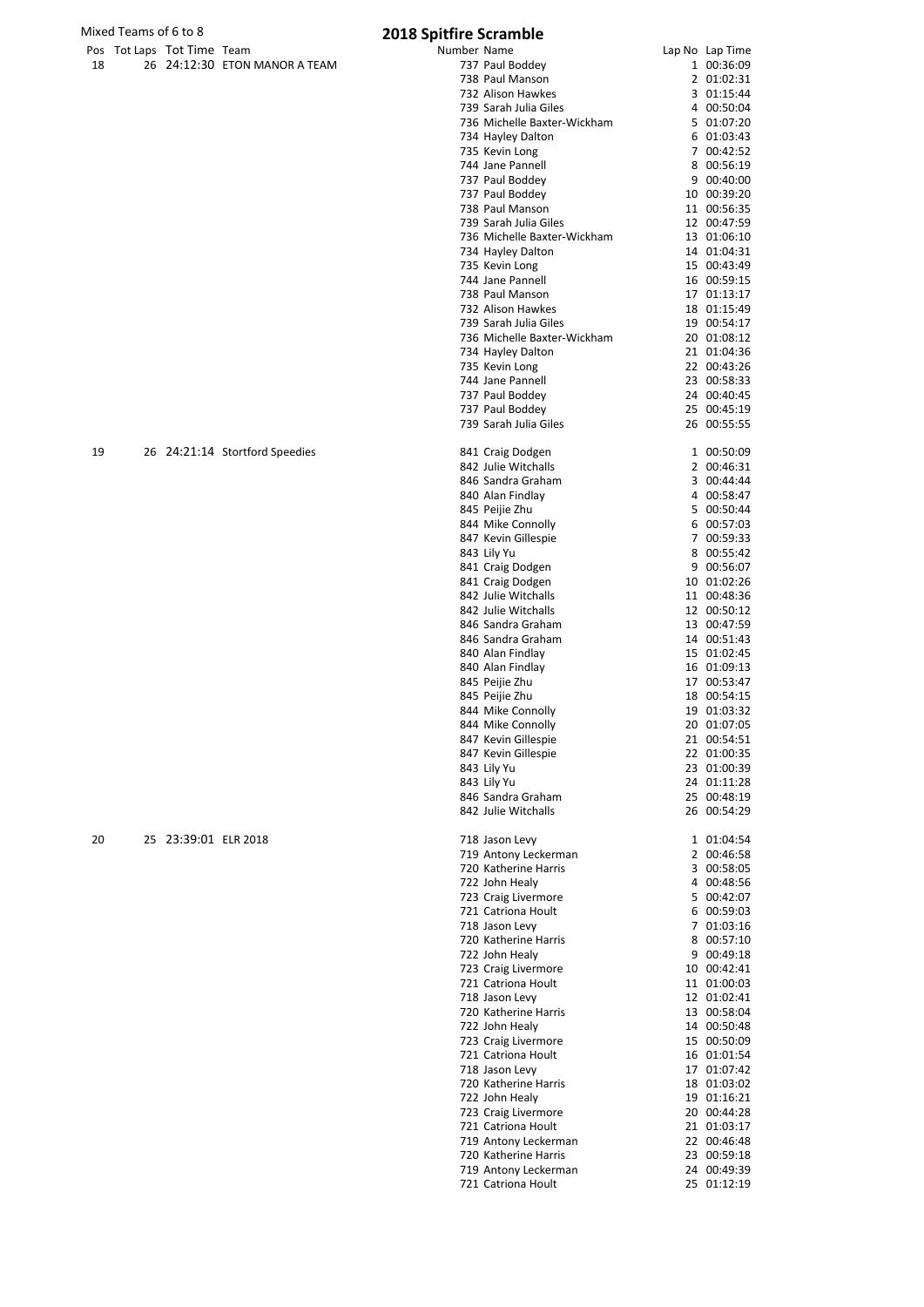|    | Mixed Teams of 6 to 8      |                                   | <b>2018 Spitfire Scramble</b> |                                            |                            |
|----|----------------------------|-----------------------------------|-------------------------------|--------------------------------------------|----------------------------|
|    | Pos Tot Laps Tot Time Team |                                   | Number Name                   |                                            | Lap No Lap Time            |
| 21 |                            | 25 23:45:32 Straight Outta Kenya  |                               | 871 Tim Garner                             | 1 00:42:18                 |
|    |                            |                                   |                               | 868 Montey Patel                           | 2 00:41:00                 |
|    |                            |                                   |                               | 870 Sebastian Barber                       | 3 00:50:11                 |
|    |                            |                                   |                               | 864 Fernando Quintanilla                   | 4 00:51:57                 |
|    |                            |                                   |                               | 866 Lisa Redwood                           | 5 00:47:30                 |
|    |                            |                                   |                               | 871 Tim Garner                             | 6 00:47:58                 |
|    |                            |                                   |                               | 868 Montey Patel                           | 7 00:48:09                 |
|    |                            |                                   |                               | 870 Sebastian Barber                       | 8 00:52:03                 |
|    |                            |                                   |                               | 864 Fernando Quintanilla<br>869 Rene Swart | 9 00:56:49<br>10 01:02:38  |
|    |                            |                                   |                               | 865 Hanri van der Merwe                    | 11 01:06:15                |
|    |                            |                                   |                               | 867 Martilie Kruger                        | 12 00:41:53                |
|    |                            |                                   |                               | 866 Lisa Redwood                           | 13 00:49:20                |
|    |                            |                                   |                               | 871 Tim Garner                             | 14 00:43:38                |
|    |                            |                                   |                               | 868 Montey Patel                           | 15 00:44:22                |
|    |                            |                                   |                               | 870 Sebastian Barber                       | 16 00:50:37                |
|    |                            |                                   |                               | 864 Fernando Quintanilla                   | 17 00:57:08                |
|    |                            |                                   |                               | 869 Rene Swart                             | 18 01:12:06                |
|    |                            |                                   |                               | 868 Montey Patel                           | 19 02:54:05                |
|    |                            |                                   |                               | 868 Montey Patel                           | 20 00:52:17                |
|    |                            |                                   |                               | 867 Martilie Kruger                        | 21 00:39:34                |
|    |                            |                                   |                               | 865 Hanri van der Merwe                    | 22 01:08:32                |
|    |                            |                                   |                               | 866 Lisa Redwood                           | 23 00:48:57                |
|    |                            |                                   |                               | 870 Sebastian Barber                       | 24 00:55:20                |
|    |                            |                                   |                               | 864 Fernando Quintanilla                   | 25 01:00:55                |
| 22 |                            | 25 24:27:42 Elm Park Bombers 2    |                               | 713 Friel Phillip                          | 1 00:43:37                 |
|    |                            |                                   |                               | 710 Andy Lynch                             | 2 00:48:10                 |
|    |                            |                                   |                               | 714 Gary Brooking                          | 3 00:56:26                 |
|    |                            |                                   |                               | 716 Steve Gosnell                          | 4 00:59:32                 |
|    |                            |                                   |                               | 712 Adam Bailey                            | 5 00:48:33                 |
|    |                            |                                   |                               | 717 Tori Grigg                             | 6 01:09:51                 |
|    |                            |                                   |                               | 715 Lee Smith                              | 7 01:06:08                 |
|    |                            |                                   |                               | 713 Friel Phillip                          | 8 00:47:28                 |
|    |                            |                                   |                               | 711 Daniel Scott                           | 9 00:51:13                 |
|    |                            |                                   |                               | 710 Andy Lynch                             | 10 00:52:27                |
|    |                            |                                   |                               | 714 Gary Brooking                          | 11 00:54:31                |
|    |                            |                                   |                               | 716 Steve Gosnell                          | 12 01:02:01                |
|    |                            |                                   |                               | 712 Adam Bailey<br>717 Tori Grigg          | 13 01:02:27<br>14 01:04:05 |
|    |                            |                                   |                               | 715 Lee Smith                              | 15 01:09:35                |
|    |                            |                                   |                               | 711 Daniel Scott                           | 16 00:58:31                |
|    |                            |                                   |                               | 710 Andy Lynch                             | 17 00:59:29                |
|    |                            |                                   |                               | 714 Gary Brooking                          | 18 00:56:48                |
|    |                            |                                   |                               | 716 Steve Gosnell                          | 19 01:18:10                |
|    |                            |                                   |                               | 712 Adam Bailey                            | 20 00:48:59                |
|    |                            |                                   |                               | 715 Lee Smith                              | 21 01:08:20                |
|    |                            |                                   |                               | 711 Daniel Scott                           | 22 00:56:40                |
|    |                            |                                   |                               | 713 Friel Phillip                          | 23 00:48:23                |
|    |                            |                                   |                               | 717 Tori Grigg                             | 24 01:13:50                |
|    |                            |                                   |                               | 714 Gary Brooking                          | 25 01:02:28                |
| 23 |                            | 25 24:42:15 Takeley Running Group |                               | 881 Kevin Watson                           | 1 00:56:42                 |
|    |                            |                                   |                               | 885 Natasha Eagling                        | 2 00:59:23                 |
|    |                            |                                   |                               | 882 Lisa Dillon                            | 3 00:58:05                 |
|    |                            |                                   |                               | 884 Melanie Watson                         | 4 00:57:33                 |
|    |                            |                                   |                               | 886 Philippa Watson                        | 5 01:01:43                 |
|    |                            |                                   |                               | 880 Juliette Purser                        | 6 01:02:47                 |
|    |                            |                                   |                               | 883 Lubica Beyzade                         | 7 00:52:49                 |
|    |                            |                                   |                               | 887 Valerie May                            | 8 01:04:44                 |
|    |                            |                                   |                               | 881 Kevin Watson                           | 9 00:56:11                 |
|    |                            |                                   |                               | 885 Natasha Eagling                        | 10 00:54:19                |
|    |                            |                                   |                               | 882 Lisa Dillon                            | 11 00:55:56                |
|    |                            |                                   |                               | 884 Melanie Watson                         | 12 00:57:12                |
|    |                            |                                   |                               | 886 Philippa Watson                        | 13 00:56:50                |

| <b></b> | <b>PLANSHAILDAING</b>    | J              | 00.JU.LL    |
|---------|--------------------------|----------------|-------------|
|         | 864 Fernando Quintanilla |                | 4 00:51:57  |
|         | 866 Lisa Redwood         |                | 5 00:47:30  |
|         | 871 Tim Garner           |                | 6 00:47:58  |
|         | 868 Montey Patel         |                | 7 00:48:09  |
|         |                          |                |             |
|         | 870 Sebastian Barber     |                | 8 00:52:03  |
|         | 864 Fernando Quintanilla |                | 9 00:56:49  |
|         | 869 Rene Swart           |                | 10 01:02:38 |
|         | 865 Hanri van der Merwe  |                | 11 01:06:15 |
|         | 867 Martilie Kruger      |                | 12 00:41:53 |
|         | 866 Lisa Redwood         |                | 13 00:49:20 |
|         |                          |                |             |
|         | 871 Tim Garner           |                | 14 00:43:38 |
|         | 868 Montey Patel         |                | 15 00:44:22 |
|         | 870 Sebastian Barber     |                | 16 00:50:37 |
|         | 864 Fernando Quintanilla |                | 17 00:57:08 |
|         | 869 Rene Swart           |                | 18 01:12:06 |
|         |                          |                |             |
|         | 868 Montey Patel         |                | 19 02:54:05 |
|         | 868 Montey Patel         |                | 20 00:52:17 |
|         | 867 Martilie Kruger      |                | 21 00:39:34 |
|         | 865 Hanri van der Merwe  |                | 22 01:08:32 |
|         | 866 Lisa Redwood         |                | 23 00:48:57 |
|         | 870 Sebastian Barber     |                | 24 00:55:20 |
|         |                          |                |             |
|         | 864 Fernando Quintanilla |                | 25 01:00:55 |
|         |                          |                |             |
|         | 713 Friel Phillip        |                | 1 00:43:37  |
|         | 710 Andy Lynch           |                | 2 00:48:10  |
|         | 714 Gary Brooking        |                | 3 00:56:26  |
|         | 716 Steve Gosnell        |                | 4 00:59:32  |
|         | 712 Adam Bailey          |                | 5 00:48:33  |
|         | 717 Tori Grigg           |                | 6 01:09:51  |
|         |                          |                |             |
|         | 715 Lee Smith            |                | 7 01:06:08  |
|         | 713 Friel Phillip        |                | 8 00:47:28  |
|         | 711 Daniel Scott         |                | 9 00:51:13  |
|         | 710 Andy Lynch           |                | 10 00:52:27 |
|         | 714 Gary Brooking        |                | 11 00:54:31 |
|         | 716 Steve Gosnell        |                | 12 01:02:01 |
|         |                          |                |             |
|         | 712 Adam Bailey          |                | 13 01:02:27 |
|         | 717 Tori Grigg           |                | 14 01:04:05 |
|         | 715 Lee Smith            |                | 15 01:09:35 |
|         | 711 Daniel Scott         |                | 16 00:58:31 |
|         | 710 Andy Lynch           |                | 17 00:59:29 |
|         | 714 Gary Brooking        |                | 18 00:56:48 |
|         |                          |                |             |
|         | 716 Steve Gosnell        |                | 19 01:18:10 |
|         | 712 Adam Bailey          |                | 20 00:48:59 |
|         | 715 Lee Smith            |                | 21 01:08:20 |
|         | 711 Daniel Scott         |                | 22 00:56:40 |
|         | 713 Friel Phillip        |                | 23 00:48:23 |
|         | 717 Tori Grigg           |                | 24 01:13:50 |
|         | 714 Gary Brooking        |                | 25 01:02:28 |
|         |                          |                |             |
|         | 881 Kevin Watson         | 1              | 00:56:42    |
|         | 885 Natasha Eagling      | 2              | 00:59:23    |
|         |                          |                |             |
|         | 882 Lisa Dillon          |                | 3 00:58:05  |
|         | 884 Melanie Watson       | 4              | 00:57:33    |
|         | 886 Philippa Watson      |                | 5 01:01:43  |
|         | 880 Juliette Purser      | 6              | 01:02:47    |
|         | 883 Lubica Beyzade       | $\overline{7}$ | 00:52:49    |
|         | 887 Valerie May          | 8              | 01:04:44    |
|         |                          |                |             |
|         | 881 Kevin Watson         |                | 9 00:56:11  |
|         | 885 Natasha Eagling      |                | 10 00:54:19 |
|         | 882 Lisa Dillon          |                | 11 00:55:56 |
|         | 884 Melanie Watson       |                | 12 00:57:12 |
|         | 886 Philippa Watson      |                | 13 00:56:50 |
|         | 880 Juliette Purser      |                | 14 00:59:58 |
|         |                          |                |             |
|         | 883 Lubica Beyzade       | 15             | 00:53:00    |
|         | 881 Kevin Watson         |                | 16 01:04:10 |
|         | 885 Natasha Eagling      | 17             | 00:57:28    |
|         | 882 Lisa Dillon          |                | 18 00:57:06 |
|         | 884 Melanie Watson       |                | 19 00:56:23 |
|         | 886 Philippa Watson      |                | 20 01:03:30 |
|         | 880 Juliette Purser      |                |             |
|         |                          |                | 21 01:07:27 |
|         | 883 Lubica Beyzade       |                | 22 00:57:23 |
|         | 887 Valerie May          |                | 23 01:08:09 |
|         | 885 Natasha Eagling      |                | 24 00:59:35 |
|         | 882 Lisa Dillon          | 25             | 01:03:52    |
|         |                          |                |             |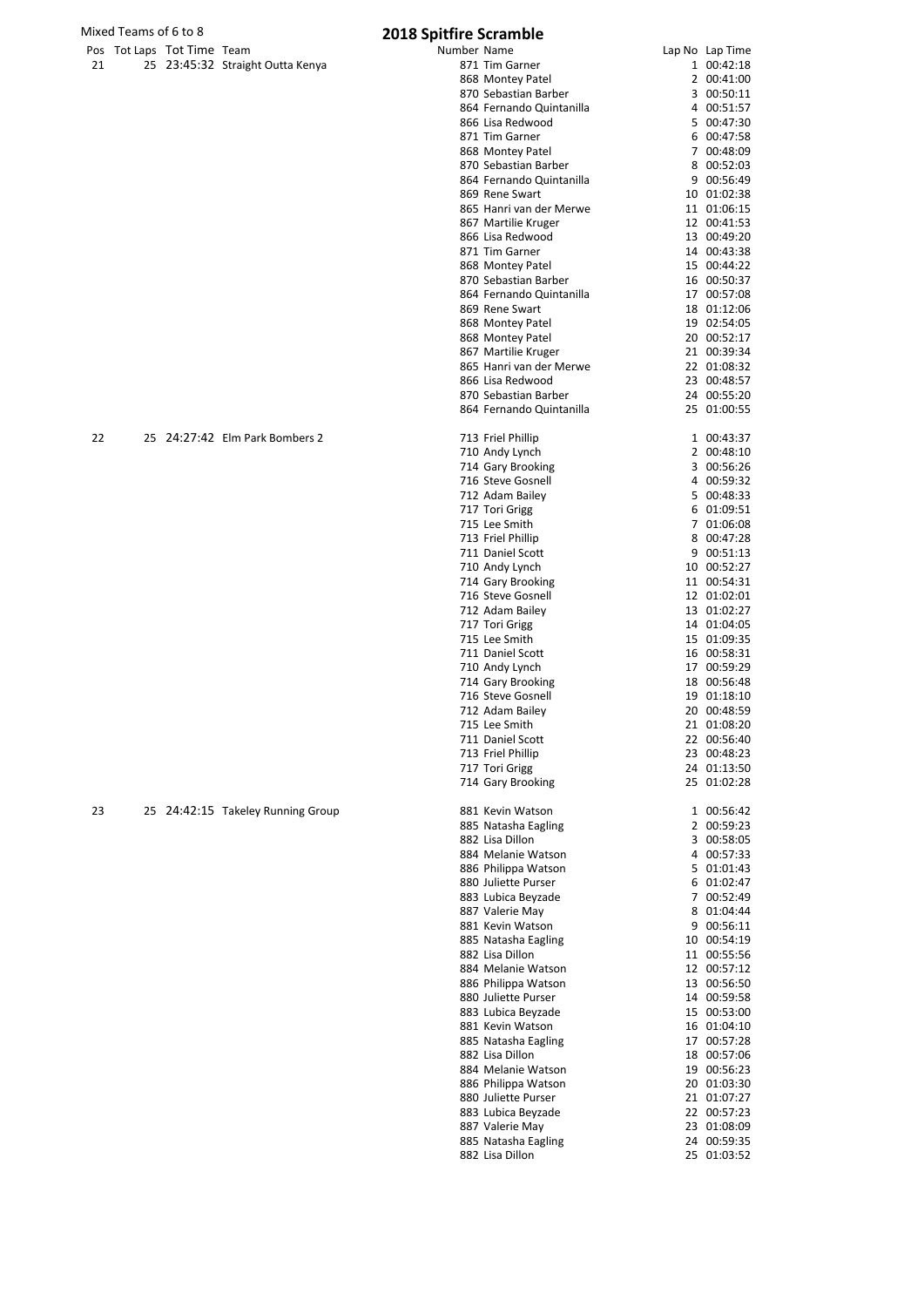|    | Mixed Teams of 6 to 8      |                                       | <b>2018 Spitfire Scramble</b> |                                          |                            |
|----|----------------------------|---------------------------------------|-------------------------------|------------------------------------------|----------------------------|
|    | Pos Tot Laps Tot Time Team |                                       | Number Name                   |                                          | Lap No Lap Time            |
| 24 |                            | 24 22:28:07 Elm Park Bombers          |                               | 706 Joseph Dear                          | 1 00:44:55                 |
|    |                            |                                       |                               | 705 Dave French                          | 2 00:45:17                 |
|    |                            |                                       |                               | 703 Colette Coyle                        | 3 01:02:39                 |
|    |                            |                                       |                               | 708 Mark Brooks                          | 4 01:15:20                 |
|    |                            |                                       |                               | 709 Simon Gould                          | 5 01:02:56                 |
|    |                            |                                       |                               | 704 Danny Mc Evoy                        | 6 00:47:40                 |
|    |                            |                                       |                               | 707 Lucy Brooks<br>702 Rich Brass        | 7 01:03:32<br>8 00:46:58   |
|    |                            |                                       |                               | 706 Joseph Dear                          | 9 00:44:51                 |
|    |                            |                                       |                               | 705 Dave French                          | 10 00:45:20                |
|    |                            |                                       |                               | 703 Colette Coyle                        | 11 00:56:44                |
|    |                            |                                       |                               | 708 Mark Brooks                          | 12 01:10:52                |
|    |                            |                                       |                               | 709 Simon Gould                          | 13 00:56:35                |
|    |                            |                                       |                               | 704 Danny Mc Evoy                        | 14 00:43:41                |
|    |                            |                                       |                               | 707 Lucy Brooks                          | 15 01:09:01                |
|    |                            |                                       |                               | 702 Rich Brass                           | 16 00:53:47                |
|    |                            |                                       |                               | 706 Joseph Dear                          | 17 00:47:58                |
|    |                            |                                       |                               | 705 Dave French                          | 18 00:48:42                |
|    |                            |                                       |                               | 703 Colette Coyle                        | 19 00:55:57                |
|    |                            |                                       |                               | 709 Simon Gould                          | 20 01:02:36                |
|    |                            |                                       |                               | 704 Danny Mc Evoy                        | 21 00:46:22                |
|    |                            |                                       |                               | 707 Lucy Brooks                          | 22 01:15:50                |
|    |                            |                                       |                               | 702 Rich Brass                           | 23 01:00:18                |
|    |                            |                                       |                               | 706 Joseph Dear                          | 24 01:00:16                |
| 25 |                            | 24 23:01:59 Takeley Running Group Too |                               | 888 Ian Lennard                          | 1 00:51:21                 |
|    |                            |                                       |                               | 889 Josephine Sheffield                  | 2 00:50:38                 |
|    |                            |                                       |                               | 890 Mark Kempthorne                      | 3 00:50:40                 |
|    |                            |                                       |                               | 893 Martin Brown                         | 4 00:45:32                 |
|    |                            |                                       |                               | 892 Victoria Mayhew                      | 5 01:03:33                 |
|    |                            |                                       |                               | 891 Steven Morris                        | 6 01:08:38                 |
|    |                            |                                       |                               | 894 Louise Brown                         | 7 01:29:04                 |
|    |                            |                                       |                               | 888 Ian Lennard                          | 8 00:55:16                 |
|    |                            |                                       |                               | 889 Josephine Sheffield                  | 9 00:48:43                 |
|    |                            |                                       |                               | 890 Mark Kempthorne                      | 10 00:49:13                |
|    |                            |                                       |                               | 893 Martin Brown                         | 11 00:47:20                |
|    |                            |                                       |                               | 892 Victoria Mayhew                      | 12 00:57:21                |
|    |                            |                                       |                               | 891 Steven Morris                        | 13 01:10:37                |
|    |                            |                                       |                               | 888 Ian Lennard                          | 14 00:51:57                |
|    |                            |                                       |                               | 889 Josephine Sheffield                  | 15 00:55:39                |
|    |                            |                                       |                               | 890 Mark Kempthorne                      | 16 00:51:47                |
|    |                            |                                       |                               | 893 Martin Brown                         | 17 00:50:25                |
|    |                            |                                       |                               | 892 Victoria Mayhew<br>891 Steven Morris | 18 01:03:25<br>19 01:08:53 |
|    |                            |                                       |                               | 888 Ian Lennard                          | 20 00:56:45                |
|    |                            |                                       |                               | 889 Josephine Sheffield                  | 21 00:51:55                |
|    |                            |                                       |                               | 890 Mark Kempthorne                      | 22 00:54:00                |
|    |                            |                                       |                               | 893 Martin Brown                         | 23 00:50:30                |
|    |                            |                                       |                               | 888 Ian Lennard                          | 24 01:18:47                |
| 26 | 24 23:33:06 Sole Train     |                                       |                               | 761 Kate Pettit                          | 1 00:53:35                 |
|    |                            |                                       |                               | 759 Dean Bates                           | 2 00:46:52                 |
|    |                            |                                       |                               | 758 Dave Groves                          | 3 00:58:46                 |
|    |                            |                                       |                               | 762 Trish Groves                         | 4 01:06:54                 |
|    |                            |                                       |                               | 756 Corinne Diable                       | 5 01:53:46                 |
|    |                            |                                       |                               | 760 Joaquin Polo                         | 6 00:50:40                 |
|    |                            |                                       |                               | 761 Kate Pettit                          | 7 00:52:24                 |
|    |                            |                                       |                               | 759 Dean Bates                           | 8 00:46:31                 |
|    |                            |                                       |                               | 758 Dave Groves                          | 9 00:53:09                 |
|    |                            |                                       |                               | 762 Trish Groves                         | 10 01:01:34                |
|    |                            |                                       |                               | 760 Joaquin Polo                         | 11 00:53:11                |
|    |                            |                                       |                               | 761 Kate Pettit                          | 12 00:56:14                |
|    |                            |                                       |                               | 759 Dean Bates                           | 13 00:48:46                |
|    |                            |                                       |                               | 758 Dave Groves                          | 14 00:59:36                |
|    |                            |                                       |                               | 760 Joaquin Polo                         | 15 00:59:09                |
|    |                            |                                       |                               | 760 Joaquin Polo                         | 16 01:01:00                |
|    |                            |                                       |                               | 762 Trish Groves<br>761 Kate Pettit      | 17 01:10:57<br>18 00:53:33 |
|    |                            |                                       |                               | 759 Dean Bates                           | 19 00:48:39                |
|    |                            |                                       |                               | 758 Dave Groves                          | 20 01:02:43                |
|    |                            |                                       |                               | 760 Joaquin Polo                         | 21 00:57:00                |
|    |                            |                                       |                               | 761 Kate Pettit                          | 22 00:56:38                |
|    |                            |                                       |                               |                                          |                            |

 Dean Bates 23 00:48:56 Dave Groves 24 01:12:33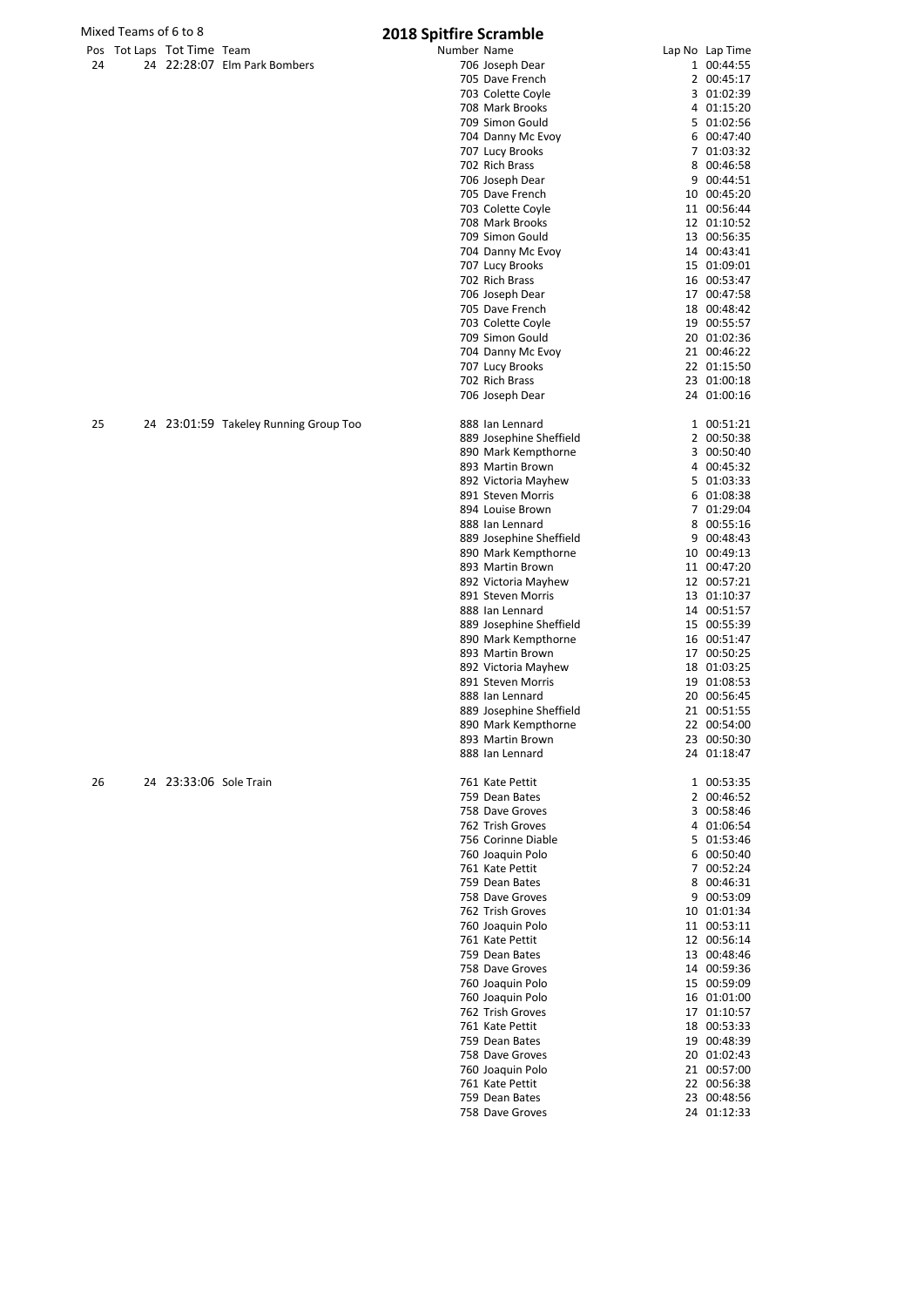| Mixed Teams of 6 to 8 |                            |                                                | 2018 Spitfire Scramble                        |                            |
|-----------------------|----------------------------|------------------------------------------------|-----------------------------------------------|----------------------------|
|                       | Pos Tot Laps Tot Time Team |                                                | Number Name                                   | Lap No Lap Time            |
| 27                    |                            | 24 23:39:25 MRG nutters                        | 797 Mark Darling                              | 1 00:46:10                 |
|                       |                            |                                                | 798 Nicola Darling                            | 2 00:52:52                 |
|                       |                            |                                                | 796 James Conway                              | 3 00:52:16                 |
|                       |                            |                                                | 799 Susan Taylor<br>800 Vicky Elkins          | 4 01:01:48<br>5 01:14:04   |
|                       |                            |                                                | 795 Heidi Shubrook                            | 6 01:01:04                 |
|                       |                            |                                                | 797 Mark Darling                              | 7 00:45:13                 |
|                       |                            |                                                | 799 Susan Taylor                              | 8 01:00:19                 |
|                       |                            |                                                | 798 Nicola Darling                            | 9 00:52:25                 |
|                       |                            |                                                | 796 James Conway                              | 10 00:51:47                |
|                       |                            |                                                | 800 Vicky Elkins<br>795 Heidi Shubrook        | 11 01:10:13<br>12 00:41:38 |
|                       |                            |                                                | 797 Mark Darling                              | 13 00:51:19                |
|                       |                            |                                                | 798 Nicola Darling                            | 14 00:54:20                |
|                       |                            |                                                | 799 Susan Taylor                              | 15 00:57:52                |
|                       |                            |                                                | 796 James Conway                              | 16 00:55:08                |
|                       |                            |                                                | 800 Vicky Elkins                              | 17 01:15:04                |
|                       |                            |                                                | 797 Mark Darling                              | 18 00:53:30                |
|                       |                            |                                                | 798 Nicola Darling<br>799 Susan Taylor        | 19 00:54:45<br>20 01:20:34 |
|                       |                            |                                                | 796 James Conway                              | 21 01:04:36                |
|                       |                            |                                                | 795 Heidi Shubrook                            | 22 01:00:58                |
|                       |                            |                                                | 800 Vicky Elkins                              | 23 01:27:43                |
|                       |                            |                                                | 797 Mark Darling                              | 24 00:53:47                |
| 28                    |                            | 24 23:41:16 C&C&Friends                        | 646 Paul Veitch                               | 1 00:42:39                 |
|                       |                            |                                                | 648 Ben Chamberlain                           | 2 00:45:13                 |
|                       |                            |                                                | 651 Bernie Shannon                            | 3 01:00:05                 |
|                       |                            |                                                | 652 Mel Staley                                | 4 00:45:30                 |
|                       |                            |                                                | 649 Jen Skint                                 | 5 01:09:43                 |
|                       |                            |                                                | 647 Ruth Chamberlain                          | 6 00:56:40                 |
|                       |                            |                                                | 650 Sarah Chamberlain<br>653 Billy Whizz      | 7 01:04:51<br>8 00:44:19   |
|                       |                            |                                                | 648 Ben Chamberlain                           | 9 00:45:55                 |
|                       |                            |                                                | 651 Bernie Shannon                            | 10 00:54:22                |
|                       |                            |                                                | 647 Ruth Chamberlain                          | 11 00:54:08                |
|                       |                            |                                                | 646 Paul Veitch                               | 12 00:53:00                |
|                       |                            |                                                | 650 Sarah Chamberlain                         | 13 01:04:13                |
|                       |                            |                                                | 648 Ben Chamberlain<br>646 Paul Veitch        | 14 00:48:26                |
|                       |                            |                                                | 646 Paul Veitch                               | 15 00:56:21<br>16 01:00:03 |
|                       |                            |                                                | 646 Paul Veitch                               | 17 00:59:36                |
|                       |                            |                                                | 652 Mel Staley                                | 18 02:19:01                |
|                       |                            |                                                | 651 Bernie Shannon                            | 19 01:02:57                |
|                       |                            |                                                | 649 Jen Skint                                 | 20 01:01:58                |
|                       |                            |                                                | 648 Ben Chamberlain                           | 21 00:49:00                |
|                       |                            |                                                | 650 Sarah Chamberlain<br>647 Ruth Chamberlain | 22 01:08:51<br>23 01:04:47 |
|                       |                            |                                                | 652 Mel Staley                                | 24 00:49:38                |
|                       |                            |                                                |                                               |                            |
| 29                    |                            | 24 23:53:00 Too Slow To Win - Too Dumb To Quit | 950 Martin Peek                               | 1 01:01:25                 |
|                       |                            |                                                | 946 Bruce Knowles<br>947 Camille Whitcher     | 2 00:54:40<br>3 01:13:57   |
|                       |                            |                                                | 949 Dave Binge                                | 4 01:08:39                 |
|                       |                            |                                                | 948 Dan Ridley                                | 5 00:51:47                 |
|                       |                            |                                                | 952 Leila Moussaoui                           | 6 00:52:12                 |
|                       |                            |                                                | 951 Peter Cumberworth                         | 7 00:48:39                 |
|                       |                            |                                                | 950 Martin Peek<br>946 Bruce Knowles          | 8 01:07:35<br>9 00:49:02   |
|                       |                            |                                                | 947 Camille Whitcher                          | 10 01:13:53                |
|                       |                            |                                                | 949 Dave Binge                                | 11 01:00:37                |
|                       |                            |                                                | 948 Dan Ridley                                | 12 00:57:24                |
|                       |                            |                                                | 952 Leila Moussaoui                           | 13 00:55:54                |
|                       |                            |                                                | 951 Peter Cumberworth                         | 14 00:49:05                |
|                       |                            |                                                | 950 Martin Peek                               | 15 01:10:17                |
|                       |                            |                                                | 946 Bruce Knowles<br>949 Dave Binge           | 16 00:50:10<br>17 01:03:05 |
|                       |                            |                                                | 948 Dan Ridley                                | 18 01:02:01                |
|                       |                            |                                                | 952 Leila Moussaoui                           | 19 00:54:10                |
|                       |                            |                                                | 951 Peter Cumberworth                         | 20 00:48:03                |
|                       |                            |                                                | 947 Camille Whitcher                          | 21 01:28:16                |
|                       |                            |                                                | 946 Bruce Knowles<br>951 Peter Cumberworth    | 22 00:59:42                |
|                       |                            |                                                | 952 Leila Moussaoui                           | 23 00:54:25<br>24 00:58:02 |
|                       |                            |                                                |                                               |                            |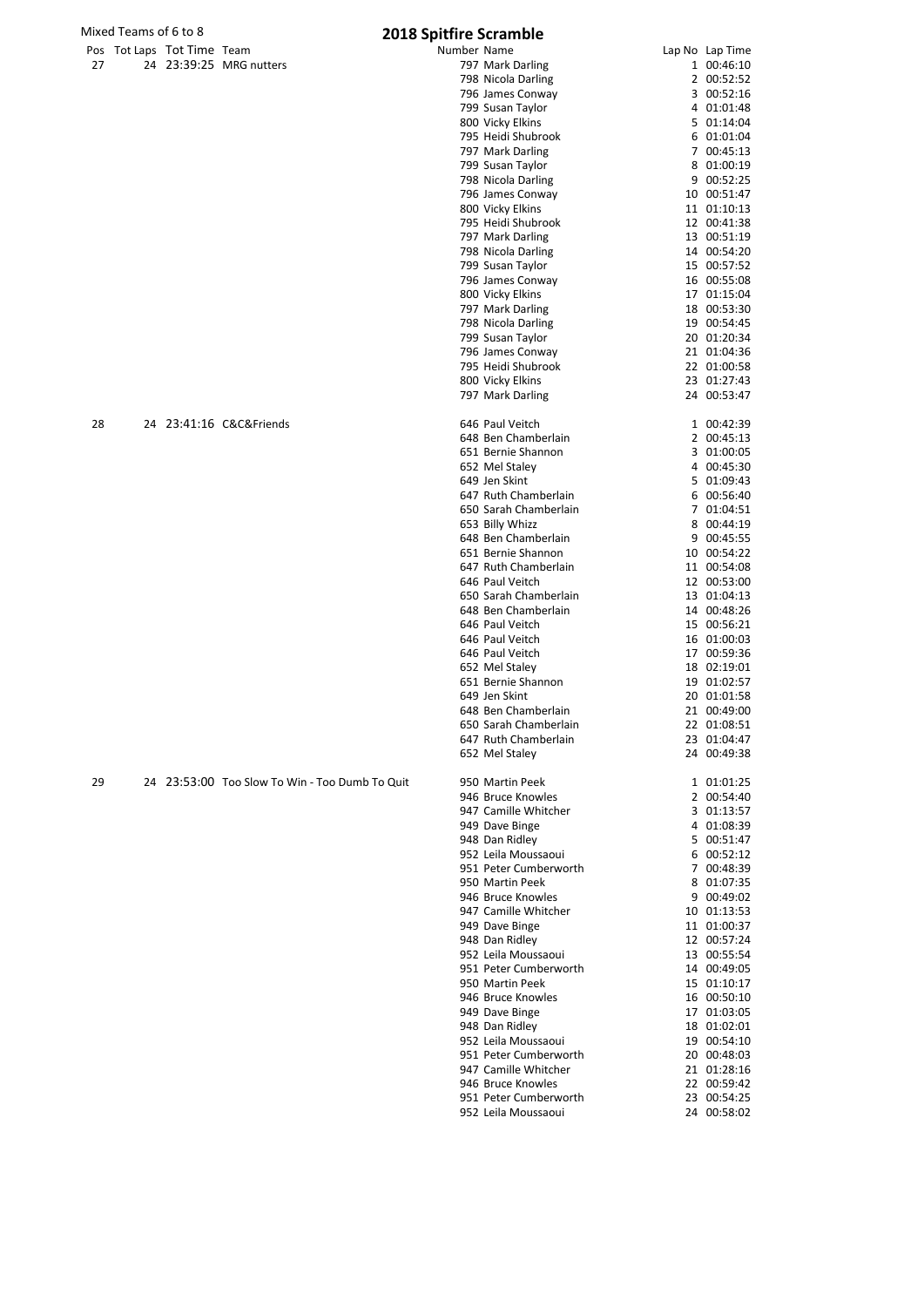|    | Mixed Teams of 6 to 8 |                            |                             | <b>2018 Spitfire Scramble</b>            |                            |
|----|-----------------------|----------------------------|-----------------------------|------------------------------------------|----------------------------|
|    |                       | Pos Tot Laps Tot Time Team |                             | Number Name                              | Lap No Lap Time            |
| 30 |                       |                            | 24 23:53:33 Utter Carnage   | 958 Stuart Gardiner                      | 1 00:53:27                 |
|    |                       |                            |                             | 953 Anita Sibley                         | 2 01:19:32                 |
|    |                       |                            |                             | 615 Richard Hurdley                      | 3 00:46:54                 |
|    |                       |                            |                             | 613 Chris Evans<br>956 James Parkhurst   | 4 00:51:54<br>5 00:57:14   |
|    |                       |                            |                             | 954 Cara Parkhurst                       | 6 01:05:02                 |
|    |                       |                            |                             | 955 Gary Turner                          | 7 00:52:21                 |
|    |                       |                            |                             | 957 Martin Turner                        | 8 00:49:23                 |
|    |                       |                            |                             | 958 Stuart Gardiner                      | 9 00:50:30                 |
|    |                       |                            |                             | 953 Anita Sibley                         | 10 01:06:49                |
|    |                       |                            |                             | 615 Richard Hurdley                      | 11 00:47:14                |
|    |                       |                            |                             | 613 Chris Evans<br>956 James Parkhurst   | 12 00:49:51                |
|    |                       |                            |                             | 954 Cara Parkhurst                       | 13 00:54:38<br>14 01:01:58 |
|    |                       |                            |                             | 957 Martin Turner                        | 15 00:50:35                |
|    |                       |                            |                             | 958 Stuart Gardiner                      | 16 00:54:34                |
|    |                       |                            |                             | 615 Richard Hurdley                      | 17 00:50:43                |
|    |                       |                            |                             | 613 Chris Evans                          | 18 00:56:14                |
|    |                       |                            |                             | 953 Anita Sibley                         | 19 01:09:22                |
|    |                       |                            |                             | 954 Cara Parkhurst                       | 20 01:05:51                |
|    |                       |                            |                             | 956 James Parkhurst                      | 21 00:57:43                |
|    |                       |                            |                             | 957 Martin Turner<br>615 Richard Hurdley | 22 00:56:01<br>23 01:01:00 |
|    |                       |                            |                             | 957 Martin Turner                        | 24 02:04:43                |
|    |                       |                            |                             |                                          |                            |
| 31 |                       |                            | 24 24:19:52 Wimpole Runners | 972 Wendy Randall                        | 1 01:12:20                 |
|    |                       |                            |                             | 971 Suzy Holding                         | 2 01:03:33<br>3 01:01:36   |
|    |                       |                            |                             | 968 Ginny Jones<br>974 Sally Adelman     | 4 01:03:33                 |
|    |                       |                            |                             | 973 Karen Clarke                         | 5 01:13:29                 |
|    |                       |                            |                             | 967 Emma Rogger                          | 6 00:48:36                 |
|    |                       |                            |                             | 967 Emma Rogger                          | 7 00:48:39                 |
|    |                       |                            |                             | 969 James Bolm                           | 8 00:49:51                 |
|    |                       |                            |                             | 969 James Bolm                           | 9 00:51:19                 |
|    |                       |                            |                             | 972 Wendy Randall                        | 10 01:03:33                |
|    |                       |                            |                             | 971 Suzy Holding                         | 11 01:01:11                |
|    |                       |                            |                             | 968 Ginny Jones                          | 12 01:01:41                |
|    |                       |                            |                             | 974 Sally Adelman<br>973 Karen Clarke    | 13 01:02:17<br>14 01:10:30 |
|    |                       |                            |                             | 967 Emma Rogger                          | 15 00:52:42                |
|    |                       |                            |                             | 967 Emma Rogger                          | 16 00:50:44                |
|    |                       |                            |                             | 970 Nicki Cartwright                     | 17 00:54:23                |
|    |                       |                            |                             | 970 Nicki Cartwright                     | 18 00:56:54                |
|    |                       |                            |                             | 972 Wendy Randall                        | 19 01:08:19                |
|    |                       |                            |                             | 971 Suzy Holding                         | 20 01:06:59                |
|    |                       |                            |                             | 968 Ginny Jones                          | 21 01:07:50                |
|    |                       |                            |                             | 974 Sally Adelman<br>967 Emma Rogger     | 22 01:18:31<br>23 00:51:24 |
|    |                       |                            |                             | 970 Nicki Cartwright                     | 24 00:59:58                |
| 32 |                       |                            | 24 24:47:42 ELR Spitters    | 730 Stuart Barton                        | 1 01:03:17                 |
|    |                       |                            |                             | 724 Alexandra Rutishauser-Perera         | 2 00:57:22                 |
|    |                       |                            |                             | 726 Jayne Browne                         | 3 01:01:12                 |
|    |                       |                            |                             | 727 Joanna Wood                          | 4 01:05:05                 |
|    |                       |                            |                             | 725 Diana Rexhepaj                       | 5 00:59:51                 |
|    |                       |                            |                             | 728 Marc Akers<br>730 Stuart Barton      | 6 00:54:51<br>7 01:08:42   |
|    |                       |                            |                             | 724 Alexandra Rutishauser-Perera         | 8 00:56:07                 |
|    |                       |                            |                             | 726 Jayne Browne                         | 9 00:58:09                 |
|    |                       |                            |                             | 727 Joanna Wood                          | 10 01:05:38                |
|    |                       |                            |                             | 725 Diana Rexhepaj                       | 11 00:56:26                |
|    |                       |                            |                             | 728 Marc Akers                           | 12 00:56:48                |
|    |                       |                            |                             | 730 Stuart Barton                        | 13 01:05:36                |
|    |                       |                            |                             | 724 Alexandra Rutishauser-Perera         | 14 00:59:00                |
|    |                       |                            |                             | 726 Jayne Browne                         | 15 01:04:33                |
|    |                       |                            |                             | 731 Stuart Farrell<br>729 Stephen Swan   | 16 00:59:20<br>17 00:53:32 |
|    |                       |                            |                             | 731 Stuart Farrell                       | 18 01:01:50                |
|    |                       |                            |                             | 729 Stephen Swan                         | 19 01:04:11                |
|    |                       |                            |                             | 727 Joanna Wood                          | 20 01:13:17                |
|    |                       |                            |                             | 725 Diana Rexhepaj                       | 21 01:01:27                |
|    |                       |                            |                             | 724 Alexandra Rutishauser-Perera         | 22 01:01:19                |
|    |                       |                            |                             | 731 Stuart Farrell                       | 23 01:09:22                |
|    |                       |                            |                             | 728 Marc Akers                           | 24 01:10:47                |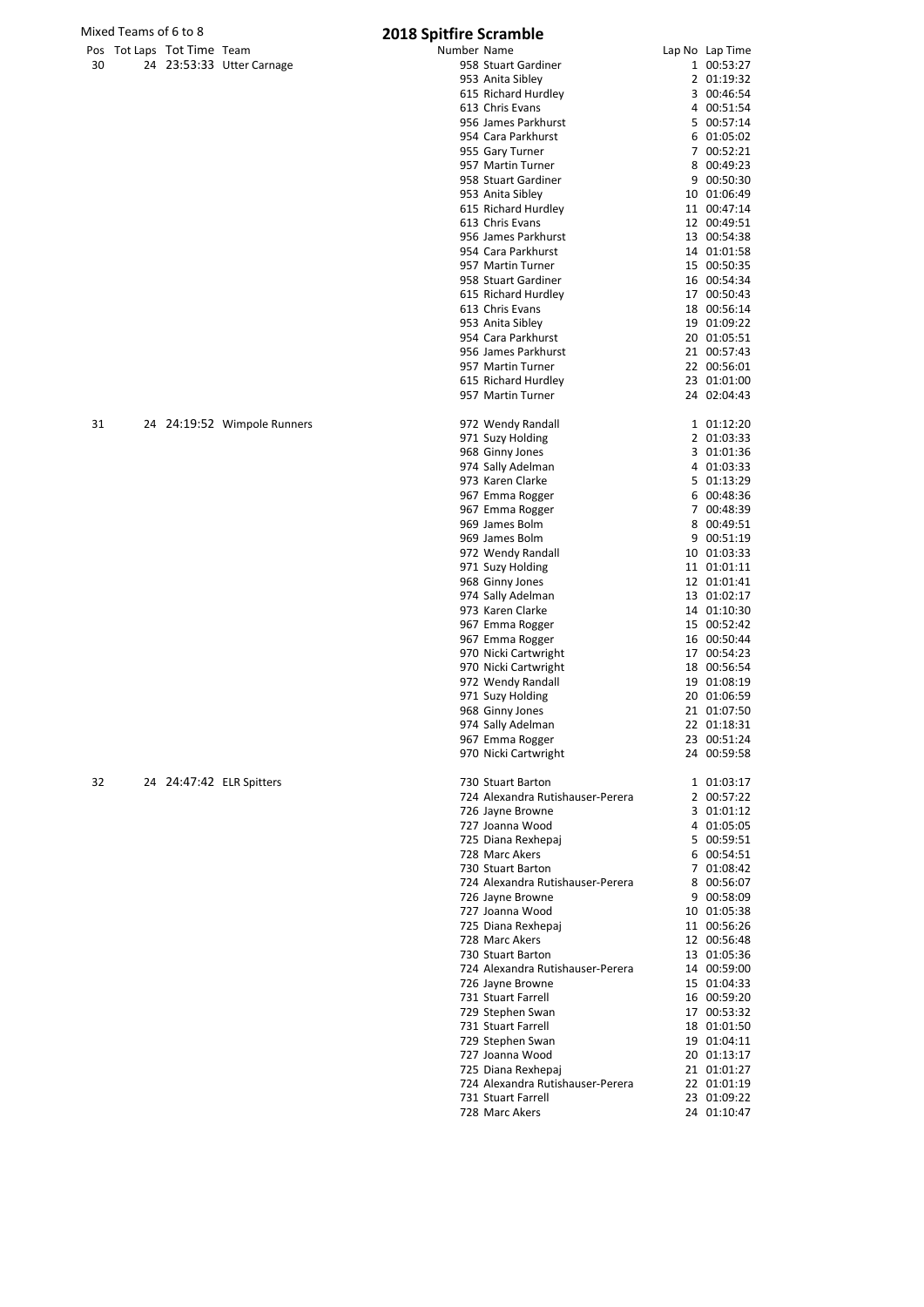| Mixed Teams of 6 to 8 |                            |                                          | <b>2018 Spitfire Scramble</b>                   |                            |
|-----------------------|----------------------------|------------------------------------------|-------------------------------------------------|----------------------------|
|                       | Pos Tot Laps Tot Time Team |                                          | Number Name                                     | Lap No Lap Time            |
| 33                    |                            | 24 25:06:01 East End Road Runners Claret | 700 Sarah Wixey                                 | 1 01:05:35                 |
|                       |                            |                                          | 695 George Sceats                               | 2 01:00:34                 |
|                       |                            |                                          | 699 Remi Kubar                                  | 3 00:52:14                 |
|                       |                            |                                          | 694 Callum Millward<br>701 Toyin Omodara        | 4 00:47:17<br>5 00:52:28   |
|                       |                            |                                          | 696 Han Cherry                                  | 6 00:57:25                 |
|                       |                            |                                          | 698 Jacqueline Fernandez                        | 7 01:01:29                 |
|                       |                            |                                          | 695 George Sceats                               | 8 00:57:58                 |
|                       |                            |                                          | 697 Danielle Fletcher                           | 9 01:25:59                 |
|                       |                            |                                          | 696 Han Cherry                                  | 10 00:57:54                |
|                       |                            |                                          | 700 Sarah Wixey                                 | 11 01:00:30                |
|                       |                            |                                          | 700 Sarah Wixey                                 | 12 01:08:58                |
|                       |                            |                                          | 694 Callum Millward                             | 13 00:47:02                |
|                       |                            |                                          | 701 Toyin Omodara<br>698 Jacqueline Fernandez   | 14 00:54:09<br>15 01:06:44 |
|                       |                            |                                          | 695 George Sceats                               | 16 01:15:14                |
|                       |                            |                                          | 696 Han Cherry                                  | 17 00:57:58                |
|                       |                            |                                          | 696 Han Cherry                                  | 18 01:02:47                |
|                       |                            |                                          | 694 Callum Millward                             | 19 00:49:25                |
|                       |                            |                                          | 700 Sarah Wixey                                 | 20 01:07:30                |
|                       |                            |                                          | 700 Sarah Wixey                                 | 21 01:17:55                |
|                       |                            |                                          | 701 Toyin Omodara                               | 22 00:53:39                |
|                       |                            |                                          | 698 Jacqueline Fernandez                        | 23 01:05:02<br>24 01:40:15 |
|                       |                            |                                          | 695 George Sceats                               |                            |
| 34                    |                            | 23 23:45:11 He Brews 8 Upjoggers         | 772 Natalie Griffin                             | 1 01:07:25                 |
|                       |                            |                                          | 773 Samantha Herne                              | 2 01:00:41                 |
|                       |                            |                                          | 771 Lloyd Jensen                                | 3 00:56:33                 |
|                       |                            |                                          | 774 Sarah Sparks                                | 4 00:59:00                 |
|                       |                            |                                          | 775 Andy Carter                                 | 5 00:56:07                 |
|                       |                            |                                          | 776 Lynne Woolward                              | 6 01:06:37                 |
|                       |                            |                                          | 777 Julia Hardcastle                            | 7 01:05:23                 |
|                       |                            |                                          | 778 Claire Houseago<br>772 Natalie Griffin      | 8 00:57:04<br>9 00:57:34   |
|                       |                            |                                          | 773 Samantha Herne                              | 10 00:52:09                |
|                       |                            |                                          | 771 Lloyd Jensen                                | 11 00:57:18                |
|                       |                            |                                          | 774 Sarah Sparks                                | 12 00:56:52                |
|                       |                            |                                          | 775 Andy Carter                                 | 13 00:56:35                |
|                       |                            |                                          | 776 Lynne Woolward                              | 14 01:06:36                |
|                       |                            |                                          | 777 Julia Hardcastle                            | 15 01:10:50                |
|                       |                            |                                          | 778 Claire Houseago                             | 16 01:01:00                |
|                       |                            |                                          | 772 Natalie Griffin<br>773 Samantha Herne       | 17 01:02:03<br>18 00:59:45 |
|                       |                            |                                          | 771 Lloyd Jensen                                | 19 01:08:38                |
|                       |                            |                                          | 774 Sarah Sparks                                | 20 00:58:58                |
|                       |                            |                                          | 775 Andy Carter                                 | 21 00:59:57                |
|                       |                            |                                          | 776 Lynne Woolward                              | 22 01:16:08                |
|                       |                            |                                          | 777 Julia Hardcastle                            | 23 01:11:58                |
|                       |                            |                                          |                                                 |                            |
| 35                    |                            | 23 24:07:04 Fran's Flying Squad          | 749 Francesca Kirk<br>751 Kate Alexander-Newton | 1 01:16:03<br>2 01:09:27   |
|                       |                            |                                          | 755 Lucie Crd                                   | 3 01:08:39                 |
|                       |                            |                                          | 748 Chris Illingworth                           | 4 00:50:00                 |
|                       |                            |                                          | 750 Janet Waring                                | 5 01:02:57                 |
|                       |                            |                                          | 754 Ana Caleo Rodriguez                         | 6 00:59:39                 |
|                       |                            |                                          | 753 Joanne Kirtland                             | 7 00:54:09                 |
|                       |                            |                                          | 752 Peter Waring                                | 8 00:50:21                 |
|                       |                            |                                          | 749 Francesca Kirk                              | 9 01:09:36                 |
|                       |                            |                                          | 751 Kate Alexander-Newton<br>755 Lucie Crd      | 10 01:00:46<br>11 01:03:18 |
|                       |                            |                                          | 748 Chris Illingworth                           | 12 00:52:40                |
|                       |                            |                                          | 750 Janet Waring                                | 13 01:09:59                |
|                       |                            |                                          | 754 Ana Caleo Rodriguez                         | 14 01:04:02                |
|                       |                            |                                          | 753 Joanne Kirtland                             | 15 00:59:24                |
|                       |                            |                                          | 752 Peter Waring                                | 16 00:51:36                |
|                       |                            |                                          | 749 Francesca Kirk                              | 17 01:16:42                |
|                       |                            |                                          | 748 Chris Illingworth                           | 18 00:52:40                |
|                       |                            |                                          | 751 Kate Alexander-Newton                       | 19 01:05:03                |
|                       |                            |                                          | 755 Lucie Crd<br>754 Ana Caleo Rodriguez        | 20 01:15:39<br>21 01:11:52 |
|                       |                            |                                          | 750 Janet Waring                                | 22 01:08:30                |
|                       |                            |                                          | 752 Peter Waring                                | 23 00:54:02                |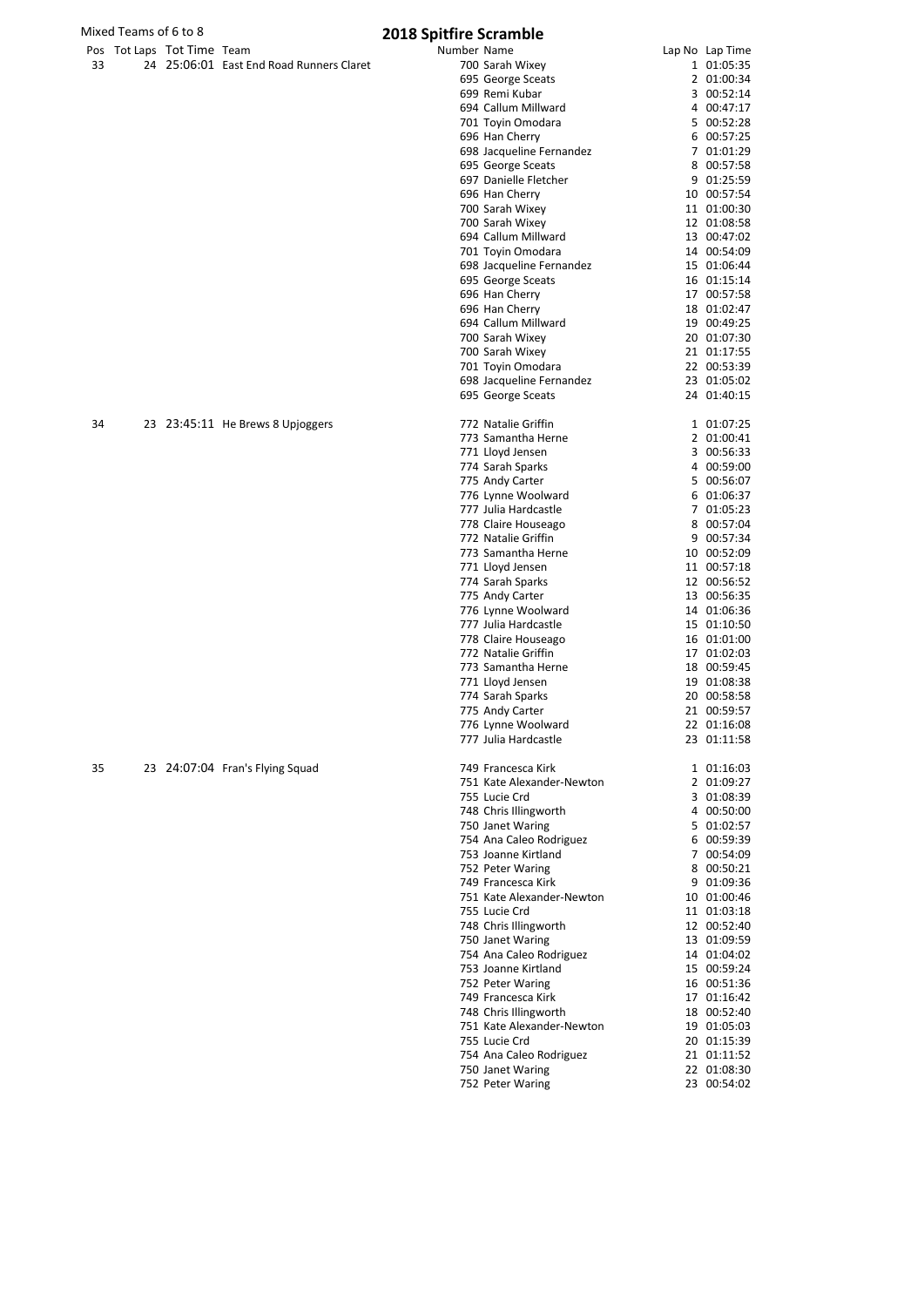|    | Mixed Teams of 6 to 8      |                     |                               | 2018 Spitfire Scramble |                                                       |                            |
|----|----------------------------|---------------------|-------------------------------|------------------------|-------------------------------------------------------|----------------------------|
|    | Pos Tot Laps Tot Time Team |                     |                               | Number Name            |                                                       | Lap No Lap Time            |
| 36 |                            | 22 23:39:44 Madness |                               |                        | 787 Andrew Beazeley                                   | 1 00:57:42                 |
|    |                            |                     |                               |                        | 788 Jason Li<br>789 Jenny O'Hanlon                    | 2 01:08:02<br>3 01:03:07   |
|    |                            |                     |                               |                        | 790 Jo Smith                                          | 4 01:20:13                 |
|    |                            |                     |                               |                        | 791 Mark Standing                                     | 5 01:17:32                 |
|    |                            |                     |                               |                        | 792 Nikhelesh Chowdhury                               | 6 00:55:15                 |
|    |                            |                     |                               |                        | 793 Robert Newton                                     | 7 00:45:50                 |
|    |                            |                     |                               |                        | 794 Sam Veerasamy                                     | 8 01:08:47                 |
|    |                            |                     |                               |                        | 787 Andrew Beazeley<br>788 Jason Li                   | 9 00:57:30<br>10 01:07:55  |
|    |                            |                     |                               |                        | 789 Jenny O'Hanlon                                    | 11 00:58:47                |
|    |                            |                     |                               |                        | 790 Jo Smith                                          | 12 01:18:29                |
|    |                            |                     |                               |                        | 791 Mark Standing                                     | 13 01:16:41                |
|    |                            |                     |                               |                        | 792 Nikhelesh Chowdhury                               | 14 00:54:02                |
|    |                            |                     |                               |                        | 793 Robert Newton<br>794 Sam Veerasamy                | 15 00:50:52<br>16 01:15:59 |
|    |                            |                     |                               |                        | 787 Andrew Beazeley                                   | 17 00:59:25                |
|    |                            |                     |                               |                        | 788 Jason Li                                          | 18 01:07:26                |
|    |                            |                     |                               |                        | 789 Jenny O'Hanlon                                    | 19 00:59:30                |
|    |                            |                     |                               |                        | 792 Nikhelesh Chowdhury                               | 20 01:01:07                |
|    |                            |                     |                               |                        | 794 Sam Veerasamy                                     | 21 01:22:12                |
|    |                            |                     |                               |                        | 793 Robert Newton                                     | 22 00:53:21                |
| 37 |                            |                     | 22 23:54:13 Team Lydiard 88   |                        | 898 Hannah Sheikh                                     | 1 00:53:33                 |
|    |                            |                     |                               |                        | 895 Andrew Gwilliam                                   | 2 00:53:00                 |
|    |                            |                     |                               |                        | 901 Vennisa Chowdhury                                 | 3 01:05:28                 |
|    |                            |                     |                               |                        | 896 Debbie Joy                                        | 4 01:15:06                 |
|    |                            |                     |                               |                        | 897 Denise Woolston<br>900 Kelly Ann Drake-Tapscott   | 5 01:15:58<br>6 01:09:41   |
|    |                            |                     |                               |                        | 899 Jefferson Webster                                 | 7 00:46:31                 |
|    |                            |                     |                               |                        | 898 Hannah Sheikh                                     | 8 00:53:08                 |
|    |                            |                     |                               |                        | 901 Vennisa Chowdhury                                 | 9 01:05:02                 |
|    |                            |                     |                               |                        | 896 Debbie Joy                                        | 10 01:07:57                |
|    |                            |                     |                               |                        | 897 Denise Woolston                                   | 11 01:13:39                |
|    |                            |                     |                               |                        | 900 Kelly Ann Drake-Tapscott<br>899 Jefferson Webster | 12 01:10:38<br>13 00:45:04 |
|    |                            |                     |                               |                        | 898 Hannah Sheikh                                     | 14 00:56:53                |
|    |                            |                     |                               |                        | 901 Vennisa Chowdhury                                 | 15 01:08:41                |
|    |                            |                     |                               |                        | 896 Debbie Joy                                        | 16 01:14:42                |
|    |                            |                     |                               |                        | 897 Denise Woolston                                   | 17 01:18:06                |
|    |                            |                     |                               |                        | 900 Kelly Ann Drake-Tapscott<br>899 Jefferson Webster | 18 01:21:00<br>19 00:49:00 |
|    |                            |                     |                               |                        | 898 Hannah Sheikh                                     | 20 00:55:22                |
|    |                            |                     |                               |                        | 895 Andrew Gwilliam                                   | 21 00:56:30                |
|    |                            |                     |                               |                        | 897 Denise Woolston                                   | 22 01:39:14                |
| 38 |                            |                     | 22 24:32:28 Wing and a Prayer |                        | 979 Sandra Dalton                                     | 1 01:08:08                 |
|    |                            |                     |                               |                        | 978 Ron Seddon                                        | 2 01:01:41                 |
|    |                            |                     |                               |                        | 981 Susie Warren                                      | 3 01:09:01                 |
|    |                            |                     |                               |                        | 976 Keith Monaghan                                    | 4 01:08:05                 |
|    |                            |                     |                               |                        | 977 Pamela Howard                                     | 5 01:04:24                 |
|    |                            |                     |                               |                        | 975 George Smith<br>982 Susan Munns                   | 6 01:15:05<br>7 00:59:17   |
|    |                            |                     |                               |                        | 980 Terry Corti                                       | 8 01:09:07                 |
|    |                            |                     |                               |                        | 979 Sandra Dalton                                     | 9 01:02:17                 |
|    |                            |                     |                               |                        | 978 Ron Seddon                                        | 10 00:55:01                |
|    |                            |                     |                               |                        | 981 Susie Warren                                      | 11 01:04:26                |
|    |                            |                     |                               |                        | 976 Keith Monaghan                                    | 12 01:08:04                |
|    |                            |                     |                               |                        | 977 Pamela Howard<br>975 George Smith                 | 13 01:05:09<br>14 01:13:01 |
|    |                            |                     |                               |                        | 982 Susan Munns                                       | 15 01:04:05                |
|    |                            |                     |                               |                        | 980 Terry Corti                                       | 16 01:10:37                |
|    |                            |                     |                               |                        | 979 Sandra Dalton                                     | 17 01:02:20                |
|    |                            |                     |                               |                        | 978 Ron Seddon                                        | 18 00:55:19                |
|    |                            |                     |                               |                        | 981 Susie Warren                                      | 19 01:17:33                |
|    |                            |                     |                               |                        | 976 Keith Monaghan<br>977 Pamela Howard               | 20 01:14:18<br>21 01:12:55 |
|    |                            |                     |                               |                        | 982 Susan Munns                                       | 22 01:12:35                |
|    |                            |                     |                               |                        |                                                       |                            |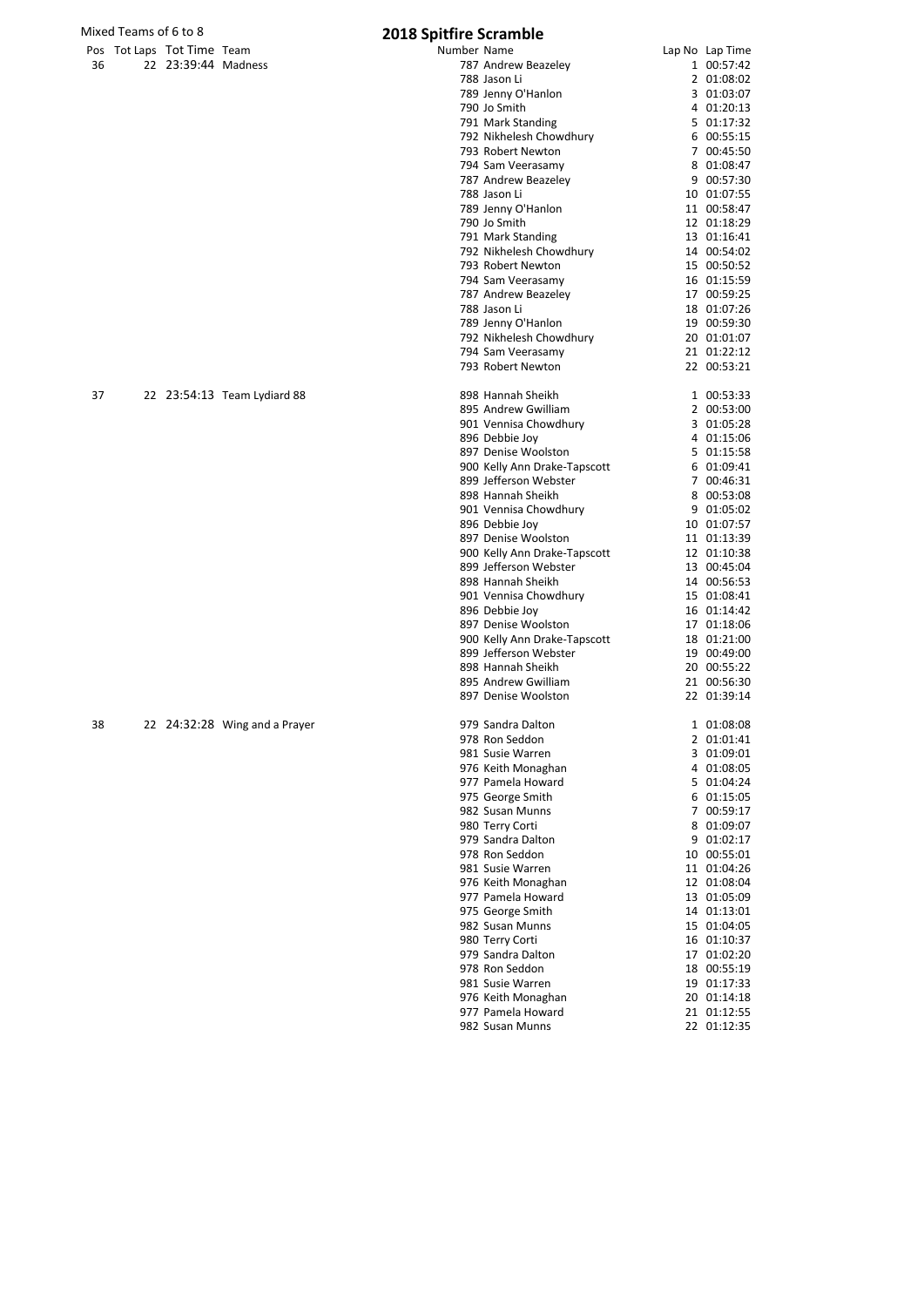|    | Mixed Teams of 6 to 8      | <b>2018 Spitfire Scramble</b>             |             |                      |  |                 |  |  |
|----|----------------------------|-------------------------------------------|-------------|----------------------|--|-----------------|--|--|
|    | Pos Tot Laps Tot Time Team |                                           | Number Name |                      |  | Lap No Lap Time |  |  |
| 39 |                            | 22 24:46:10 Scrambled H90J Legs 2018      |             | 822 Stuart Allen     |  | 1 01:03:13      |  |  |
|    |                            |                                           |             | 817 Brian Parish     |  | 2 00:52:44      |  |  |
|    |                            |                                           |             | 821 Steve Sheekey    |  | 3 01:00:06      |  |  |
|    |                            |                                           |             | 819 Jane Evans       |  | 4 01:18:39      |  |  |
|    |                            |                                           |             | 818 Darren Radford   |  | 5 01:06:11      |  |  |
|    |                            |                                           |             | 820 Lee Evans        |  | 6 01:10:59      |  |  |
|    |                            |                                           |             | 823 Suzanne Green    |  | 7 01:26:56      |  |  |
|    |                            |                                           |             | 822 Stuart Allen     |  | 8 00:53:20      |  |  |
|    |                            |                                           |             | 817 Brian Parish     |  | 9 00:48:02      |  |  |
|    |                            |                                           |             | 821 Steve Sheekey    |  | 10 00:59:40     |  |  |
|    |                            |                                           |             | 818 Darren Radford   |  | 11 01:00:49     |  |  |
|    |                            |                                           |             | 820 Lee Evans        |  | 12 01:20:13     |  |  |
|    |                            |                                           |             | 822 Stuart Allen     |  | 13 00:54:02     |  |  |
|    |                            |                                           |             | 823 Suzanne Green    |  | 14 01:16:14     |  |  |
|    |                            |                                           |             | 817 Brian Parish     |  | 15 00:53:57     |  |  |
|    |                            |                                           |             | 821 Steve Sheekey    |  | 16 01:15:01     |  |  |
|    |                            |                                           |             | 818 Darren Radford   |  | 17 01:03:51     |  |  |
|    |                            |                                           |             | 819 Jane Evans       |  | 18 01:43:52     |  |  |
|    |                            |                                           |             | 822 Stuart Allen     |  | 19 01:01:20     |  |  |
|    |                            |                                           |             | 823 Suzanne Green    |  | 20 01:28:39     |  |  |
|    |                            |                                           |             | 817 Brian Parish     |  | 21 01:04:45     |  |  |
|    |                            |                                           |             | 818 Darren Radford   |  | 22 01:03:37     |  |  |
| 40 |                            | 22 24:52:08 Stortford Supermarines        |             | 858 Michelle Hasty   |  | 1 01:12:15      |  |  |
|    |                            |                                           |             | 860 Serena Beresford |  | 2 00:58:15      |  |  |
|    |                            |                                           |             | 857 Jason Hasty      |  | 3 00:41:07      |  |  |
|    |                            |                                           |             | 862 Susan Anderson   |  | 4 01:20:19      |  |  |
|    |                            |                                           |             | 863 Tory Foot        |  | 5 01:04:16      |  |  |
|    |                            |                                           |             | 856 David McMillan   |  | 6 00:56:05      |  |  |
|    |                            |                                           |             | 861 Steve Saunders   |  | 7 01:04:07      |  |  |
|    |                            |                                           |             | 859 Sarah Mackay     |  | 8 01:05:43      |  |  |
|    |                            |                                           |             | 858 Michelle Hasty   |  | 9 01:01:06      |  |  |
|    |                            |                                           |             | 860 Serena Beresford |  | 10 00:51:08     |  |  |
|    |                            |                                           |             | 857 Jason Hasty      |  | 11 00:40:43     |  |  |
|    |                            |                                           |             | 862 Susan Anderson   |  | 12 02:45:19     |  |  |
|    |                            |                                           |             | 863 Tory Foot        |  | 13 01:07:10     |  |  |
|    |                            |                                           |             | 856 David McMillan   |  | 14 00:56:14     |  |  |
|    |                            |                                           |             | 861 Steve Saunders   |  | 15 01:06:54     |  |  |
|    |                            |                                           |             | 859 Sarah Mackay     |  | 16 01:06:47     |  |  |
|    |                            |                                           |             | 858 Michelle Hasty   |  | 17 01:20:52     |  |  |
|    |                            |                                           |             | 860 Serena Beresford |  | 18 00:53:23     |  |  |
|    |                            |                                           |             | 857 Jason Hasty      |  | 19 00:42:15     |  |  |
|    |                            |                                           |             | 862 Susan Anderson   |  | 20 01:32:34     |  |  |
|    |                            |                                           |             | 863 Tory Foot        |  | 21 01:10:06     |  |  |
|    |                            |                                           |             | 859 Sarah Mackay     |  | 22 01:15:30     |  |  |
|    |                            |                                           |             |                      |  |                 |  |  |
| 41 |                            | 21 23:13:06 The Harold Wood Green Goblins |             | 919 Craig Brown      |  | 1 00:50:56      |  |  |
|    |                            |                                           |             | 918 Brynley Giddings |  | 2 00:58:22      |  |  |
|    |                            |                                           |             | 921 Lisa Deneen      |  | 3 01:03:24      |  |  |
|    |                            |                                           |             | 610 Tony Brooks      |  | 4 00:59:35      |  |  |
|    |                            |                                           |             | 920 Glen Wisbey      |  | 5 00:57:17      |  |  |
|    |                            |                                           |             | 922 Natlie Joyce     |  | 6 01:04:11      |  |  |
|    |                            |                                           |             | 919 Craig Brown      |  | 7 01:09:24      |  |  |
|    |                            |                                           |             | 918 Brynley Giddings |  | 8 01:04:36      |  |  |
|    |                            |                                           |             | 921 Lisa Deneen      |  | 9 00:59:52      |  |  |
|    |                            |                                           |             | 610 Tony Brooks      |  | 10 00:54:51     |  |  |
|    |                            |                                           |             | 920 Glen Wisbey      |  | 11 00:58:44     |  |  |
|    |                            |                                           |             | 922 Natlie Joyce     |  | 12 01:08:01     |  |  |
|    |                            |                                           |             | 923 Tony Wood        |  | 13 01:45:40     |  |  |
|    |                            |                                           |             | 921 Lisa Deneen      |  | 14 01:03:35     |  |  |
|    |                            |                                           |             | 918 Brynley Giddings |  | 15 01:20:29     |  |  |
|    |                            |                                           |             | 610 Tony Brooks      |  | 16 00:58:07     |  |  |
|    |                            |                                           |             | 920 Glen Wisbey      |  | 17 00:59:31     |  |  |

 Craig Brown 18 00:55:46 Natlie Joyce 19 01:19:59 Lisa Deneen 20 01:11:00 Tony Brooks 21 01:29:46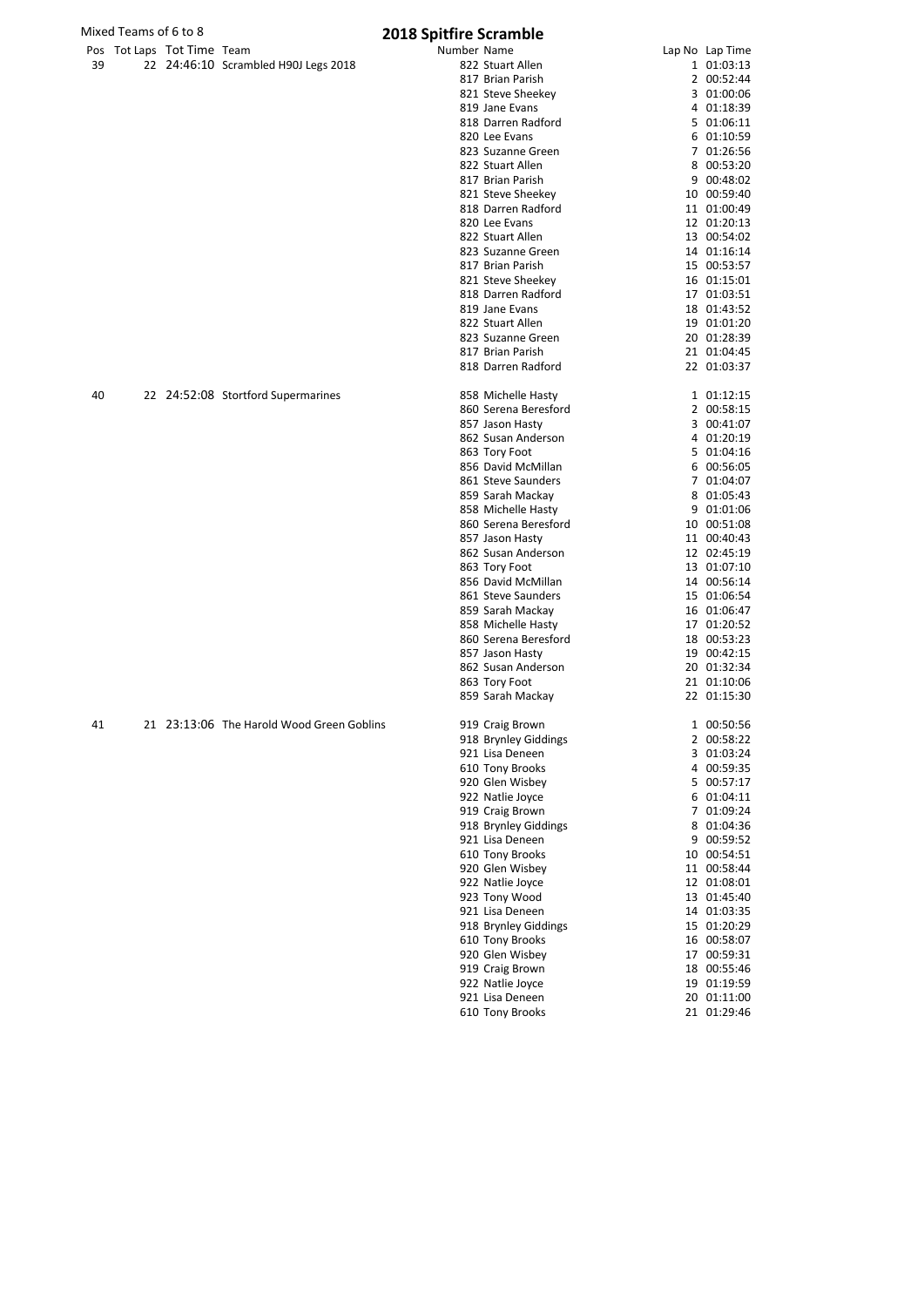|    | Mixed Teams of 6 to 8      |                                        | <b>2018 Spitfire Scramble</b> |                                               |                            |
|----|----------------------------|----------------------------------------|-------------------------------|-----------------------------------------------|----------------------------|
|    | Pos Tot Laps Tot Time Team |                                        | Number Name                   |                                               | Lap No Lap Time            |
| 42 |                            | 21 23:23:24 Tae Kwon Do Runners        |                               | 878 Vicki Goddard                             | 1 01:02:34                 |
|    |                            |                                        |                               | 873 Joanna Smith                              | 2 01:25:12                 |
|    |                            |                                        |                               | 875 Liz Read                                  | 3 00:55:11                 |
|    |                            |                                        |                               | 876 Miles Lutwyche                            | 4 00:48:16                 |
|    |                            |                                        |                               | 876 Miles Lutwyche                            | 5 00:49:34                 |
|    |                            |                                        |                               | 874 Karen Wheal                               | 6 00:51:42                 |
|    |                            |                                        |                               | 872 Alison Edwards                            | 7 01:17:05                 |
|    |                            |                                        |                               | 877 Terry Read<br>879 Julie Peirson           | 8 01:29:13                 |
|    |                            |                                        |                               | 878 Vicki Goddard                             | 9 01:19:52<br>10 01:00:22  |
|    |                            |                                        |                               | 873 Joanna Smith                              | 11 01:39:26                |
|    |                            |                                        |                               | 875 Liz Read                                  | 12 00:57:30                |
|    |                            |                                        |                               | 876 Miles Lutwyche                            | 13 00:56:27                |
|    |                            |                                        |                               | 876 Miles Lutwyche                            | 14 00:55:41                |
|    |                            |                                        |                               | 876 Miles Lutwyche                            | 15 00:53:15                |
|    |                            |                                        |                               | 875 Liz Read                                  | 16 00:57:23                |
|    |                            |                                        |                               | 878 Vicki Goddard                             | 17 00:59:41                |
|    |                            |                                        |                               | 873 Joanna Smith                              | 18 01:46:44                |
|    |                            |                                        |                               | 876 Miles Lutwyche                            | 19 00:49:09                |
|    |                            |                                        |                               | 878 Vicki Goddard                             | 20 01:12:23                |
|    |                            |                                        |                               | 876 Miles Lutwyche                            | 21 01:16:44                |
| 43 |                            | 21 23:28:16 Purple Pain                |                               | 813 Helene Cawsey                             | 1 01:11:15                 |
|    |                            |                                        |                               | 815 Nikita Wells                              | 2 01:10:50                 |
|    |                            |                                        |                               | 811 Michelle Ashwell                          | 3 01:05:00                 |
|    |                            |                                        |                               | 810 Carole Pitts                              | 4 00:59:47                 |
|    |                            |                                        |                               | 816 Penny Wallduck                            | 5 00:58:07                 |
|    |                            |                                        |                               | 809 Annette Howard                            | 6 01:25:18                 |
|    |                            |                                        |                               | 812 Denise Burford                            | 7 00:57:53                 |
|    |                            |                                        |                               | 813 Helene Cawsey                             | 8 01:08:03                 |
|    |                            |                                        |                               | 815 Nikita Wells                              | 9 01:06:53                 |
|    |                            |                                        |                               | 814 Jason Hawkridge                           | 10 01:12:17                |
|    |                            |                                        |                               | 810 Carole Pitts                              | 11 00:56:29                |
|    |                            |                                        |                               | 816 Penny Wallduck<br>810 Carole Pitts        | 12 00:54:19<br>13 01:01:27 |
|    |                            |                                        |                               | 812 Denise Burford                            | 14 01:03:54                |
|    |                            |                                        |                               | 813 Helene Cawsey                             | 15 01:20:02                |
|    |                            |                                        |                               | 815 Nikita Wells                              | 16 01:15:56                |
|    |                            |                                        |                               | 809 Annette Howard                            | 17 01:16:01                |
|    |                            |                                        |                               | 814 Jason Hawkridge                           | 18 01:20:51                |
|    |                            |                                        |                               | 810 Carole Pitts                              | 19 01:02:52                |
|    |                            |                                        |                               | 816 Penny Wallduck                            | 20 00:57:46                |
|    |                            |                                        |                               | 812 Denise Burford                            | 21 01:03:16                |
| 44 |                            | 20 23:34:47 East End Road Runners Blue |                               | 689 Imran Patel                               | 1 00:53:13                 |
|    |                            |                                        |                               | 693 Ravindra Luggah                           | 2 01:19:47                 |
|    |                            |                                        |                               | 693 Ravindra Luggah                           | 3 01:31:56                 |
|    |                            |                                        |                               | 691 Leena Choi                                | 4 01:23:09                 |
|    |                            |                                        |                               | 690 Katherine Gibson                          | 5 01:15:55                 |
|    |                            |                                        |                               | 686 Abigail Watling                           | 6 01:02:47                 |
|    |                            |                                        |                               | 687 Chinthana Amarasinghe                     | 7 00:50:10                 |
|    |                            |                                        |                               | 688 Dave Radford                              | 8 01:09:15                 |
|    |                            |                                        |                               | 692 Marc Upton                                | 9 00:53:41                 |
|    |                            |                                        |                               | 693 Ravindra Luggah                           | 10 01:47:17                |
|    |                            |                                        |                               | 690 Katherine Gibson                          | 11 01:04:57                |
|    |                            |                                        |                               | 686 Abigail Watling                           | 12 01:05:48<br>13 01:05:53 |
|    |                            |                                        |                               | 687 Chinthana Amarasinghe<br>688 Dave Radford | 14 01:16:26                |
|    |                            |                                        |                               | 692 Marc Upton                                | 15 00:53:46                |
|    |                            |                                        |                               | 690 Katherine Gibson                          | 16 01:24:18                |
|    |                            |                                        |                               | 686 Abigail Watling                           | 17 01:06:12                |
|    |                            |                                        |                               | 687 Chinthana Amarasinghe                     | 18 01:02:43                |
|    |                            |                                        |                               | 689 Imran Patel                               | 19 00:51:48                |
|    |                            |                                        |                               |                                               |                            |

689 Imran Patel 19 00:51:48<br>691 Leena Choi 19 00:51:48

691 Leena Choi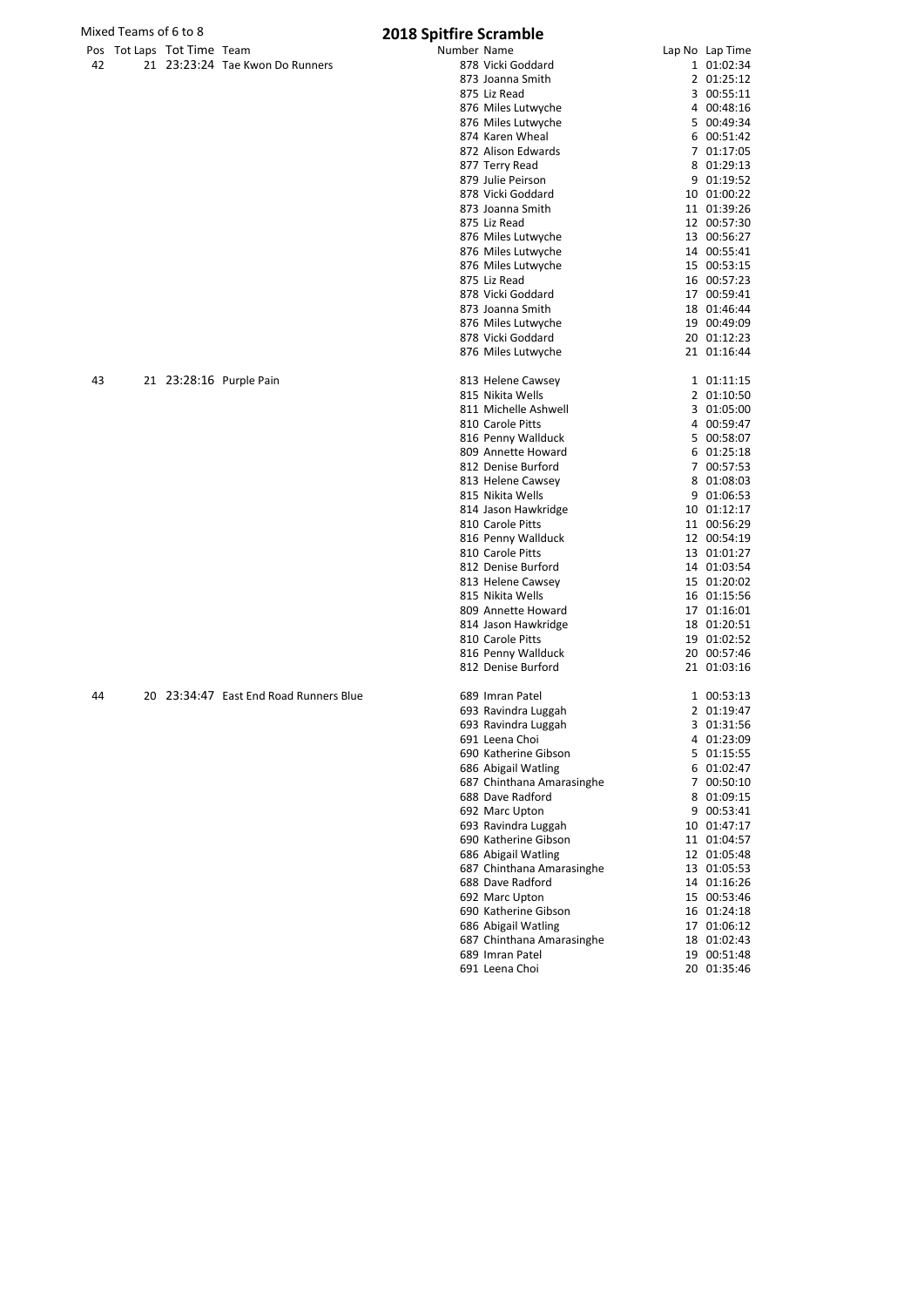|    |                            |                                            | 2010 Spitting Scrampic |                           |                 |
|----|----------------------------|--------------------------------------------|------------------------|---------------------------|-----------------|
|    | Pos Tot Laps Tot Time Team |                                            | Number Name            |                           | Lap No Lap Time |
| 45 |                            | 20 24:12:55 The Harold Wood Green Groggers |                        | 925 Gaetano Ciotola       | 1 01:01:56      |
|    |                            |                                            |                        | 512 Ilona Alaburda        | 2 01:17:42      |
|    |                            |                                            |                        | 928 Lynsey Mann Mann      | 3 01:09:03      |
|    |                            |                                            |                        | 927 Jason Norris          | 4 00:47:47      |
|    |                            |                                            |                        |                           |                 |
|    |                            |                                            |                        | 924 Donna Ball            | 5 01:22:58      |
|    |                            |                                            |                        | 511 Julie Bradd           | 6 01:14:41      |
|    |                            |                                            |                        | 929 Kate White            | 7 01:19:38      |
|    |                            |                                            |                        | 925 Gaetano Ciotola       | 8 00:57:42      |
|    |                            |                                            |                        |                           |                 |
|    |                            |                                            |                        | 928 Lynsey Mann Mann      | 9 01:06:31      |
|    |                            |                                            |                        | 927 Jason Norris          | 10 00:49:39     |
|    |                            |                                            |                        | 924 Donna Ball            | 11 01:32:15     |
|    |                            |                                            |                        | 511 Julie Bradd           | 12 01:22:25     |
|    |                            |                                            |                        |                           |                 |
|    |                            |                                            |                        | 929 Kate White            | 13 01:24:46     |
|    |                            |                                            |                        | 925 Gaetano Ciotola       | 14 01:03:13     |
|    |                            |                                            |                        | 928 Lynsey Mann Mann      | 15 01:14:55     |
|    |                            |                                            |                        | 927 Jason Norris          | 16 00:49:24     |
|    |                            |                                            |                        |                           |                 |
|    |                            |                                            |                        | 924 Donna Ball            | 17 01:27:20     |
|    |                            |                                            |                        | 511 Julie Bradd           | 18 01:25:36     |
|    |                            |                                            |                        | 929 Kate White            | 19 01:34:27     |
|    |                            |                                            |                        |                           |                 |
|    |                            |                                            |                        | 928 Lynsey Mann Mann      | 20 01:10:57     |
|    |                            |                                            |                        |                           |                 |
| 46 |                            | 20 24:14:08 Nightshade                     |                        | 802 James Byers           | 1 01:22:10      |
|    |                            |                                            |                        | 803 James Coughlan        | 2 01:02:19      |
|    |                            |                                            |                        | 805 Kresh Veerasamy       | 3 01:11:41      |
|    |                            |                                            |                        |                           |                 |
|    |                            |                                            |                        | 806 Tom Coughlan          | 4 01:12:35      |
|    |                            |                                            |                        | 808 Steph Keyworth        | 5 01:07:14      |
|    |                            |                                            |                        | 807 Charlotte Webster     | 6 00:53:40      |
|    |                            |                                            |                        | 801 Christine Lardner     | 7 01:08:58      |
|    |                            |                                            |                        |                           |                 |
|    |                            |                                            |                        | 804 Kay Sandford          | 8 01:02:48      |
|    |                            |                                            |                        | 803 James Coughlan        | 9 00:54:24      |
|    |                            |                                            |                        | 805 Kresh Veerasamy       | 10 01:08:10     |
|    |                            |                                            |                        |                           |                 |
|    |                            |                                            |                        | 806 Tom Coughlan          | 11 01:14:09     |
|    |                            |                                            |                        | 804 Kay Sandford          | 12 01:17:18     |
|    |                            |                                            |                        | 807 Charlotte Webster     | 13 02:04:06     |
|    |                            |                                            |                        |                           |                 |
|    |                            |                                            |                        | 808 Steph Keyworth        | 14 01:15:15     |
|    |                            |                                            |                        | 802 James Byers           | 15 01:32:09     |
|    |                            |                                            |                        | 801 Christine Lardner     | 16 01:08:45     |
|    |                            |                                            |                        |                           |                 |
|    |                            |                                            |                        | 803 James Coughlan        | 17 01:04:06     |
|    |                            |                                            |                        | 805 Kresh Veerasamy       | 18 01:08:40     |
|    |                            |                                            |                        | 804 Kay Sandford          | 19 01:15:29     |
|    |                            |                                            |                        | 808 Steph Keyworth        | 20 01:10:12     |
|    |                            |                                            |                        |                           |                 |
| 47 |                            | 19 24:29:02 Think of the Cake              |                        | 938 Chris Parsons Green   | 1 00:49:33      |
|    |                            |                                            |                        |                           |                 |
|    |                            |                                            |                        | 941 Ed Saunders           | 2 00:50:27      |
|    |                            |                                            |                        | 942 Jess Parsons-Green    | 3 01:12:42      |
|    |                            |                                            |                        | 939 Beth Jimenez-Jackson  | 4 01:10:30      |
|    |                            |                                            |                        |                           |                 |
|    |                            |                                            |                        | 945 Olga Delicka          | 5 01:21:28      |
|    |                            |                                            |                        | 938 Chris Parsons Green   | 6 01:53:48      |
|    |                            |                                            |                        | 941 Ed Saunders           | 7 00:52:23      |
|    |                            |                                            |                        | 943 Diego Jimenez Jackson | 8 01:08:28      |
|    |                            |                                            |                        |                           |                 |
|    |                            |                                            |                        | 942 Jess Parsons-Green    | 9 01:08:15      |
|    |                            |                                            |                        | 939 Beth Jimenez-Jackson  | 10 01:39:59     |
|    |                            |                                            |                        | 945 Olga Delicka          | 11 01:22:28     |
|    |                            |                                            |                        |                           |                 |
|    |                            |                                            |                        | 938 Chris Parsons Green   | 12 00:57:00     |
|    |                            |                                            |                        | 938 Chris Parsons Green   | 13 01:02:29     |
|    |                            |                                            |                        | 941 Ed Saunders           | 14 01:08:53     |
|    |                            |                                            |                        | 942 Jess Parsons-Green    |                 |
|    |                            |                                            |                        |                           | 15 01:25:43     |
|    |                            |                                            |                        | 939 Beth Jimenez-Jackson  | 16 01:31:57     |
|    |                            |                                            |                        | 945 Olga Delicka          | 17 01:45:50     |
|    |                            |                                            |                        | 941 Ed Saunders           | 18 01:50:25     |
|    |                            |                                            |                        | 942 Jess Parsons-Green    | 19 01:16:44     |
|    |                            |                                            |                        |                           |                 |
|    |                            |                                            |                        |                           |                 |
| 48 |                            | 19 24:32:38 The Red Daggers                |                        | 930 Jayne Kendall         | 1 01:10:37      |
|    |                            |                                            |                        | 937 Simon Childs          | 2 01:10:37      |
|    |                            |                                            |                        | 936 Suzanne Easley        | 3 01:17:33      |
|    |                            |                                            |                        | 932 Carol Moring          | 4 01:05:17      |
|    |                            |                                            |                        |                           |                 |
|    |                            |                                            |                        | 933 Sharon Robinson       | 5 01:16:37      |
|    |                            |                                            |                        | 931 Leigh Moring          | 6 00:56:00      |
|    |                            |                                            |                        | 934 Pippa-Anne Riddall    | 7 01:34:59      |
|    |                            |                                            |                        |                           |                 |
|    |                            |                                            |                        | 935 Stephen Easley        | 8 01:21:55      |
|    |                            |                                            |                        | 930 Jayne Kendall         | 9 01:16:50      |
|    |                            |                                            |                        | 936 Suzanne Easley        | 10 01:25:57     |
|    |                            |                                            |                        |                           |                 |
|    |                            |                                            |                        | 932 Carol Moring          | 11 01:07:00     |
|    |                            |                                            |                        | 933 Sharon Robinson       | 12 01:09:49     |
|    |                            |                                            |                        | 931 Leigh Moring          | 13 01:02:52     |
|    |                            |                                            |                        |                           | 14 02:03:39     |
|    |                            |                                            |                        | 934 Pippa-Anne Riddall    |                 |
|    |                            |                                            |                        | 935 Stephen Easley        | 15 01:28:06     |
|    |                            |                                            |                        | 930 Jayne Kendall         | 16 01:18:14     |
|    |                            |                                            |                        | 931 Leigh Moring          | 17 01:03:50     |
|    |                            |                                            |                        |                           |                 |
|    |                            |                                            |                        | 933 Sharon Robinson       | 18 01:34:00     |

Simon Childs 19 01:08:46